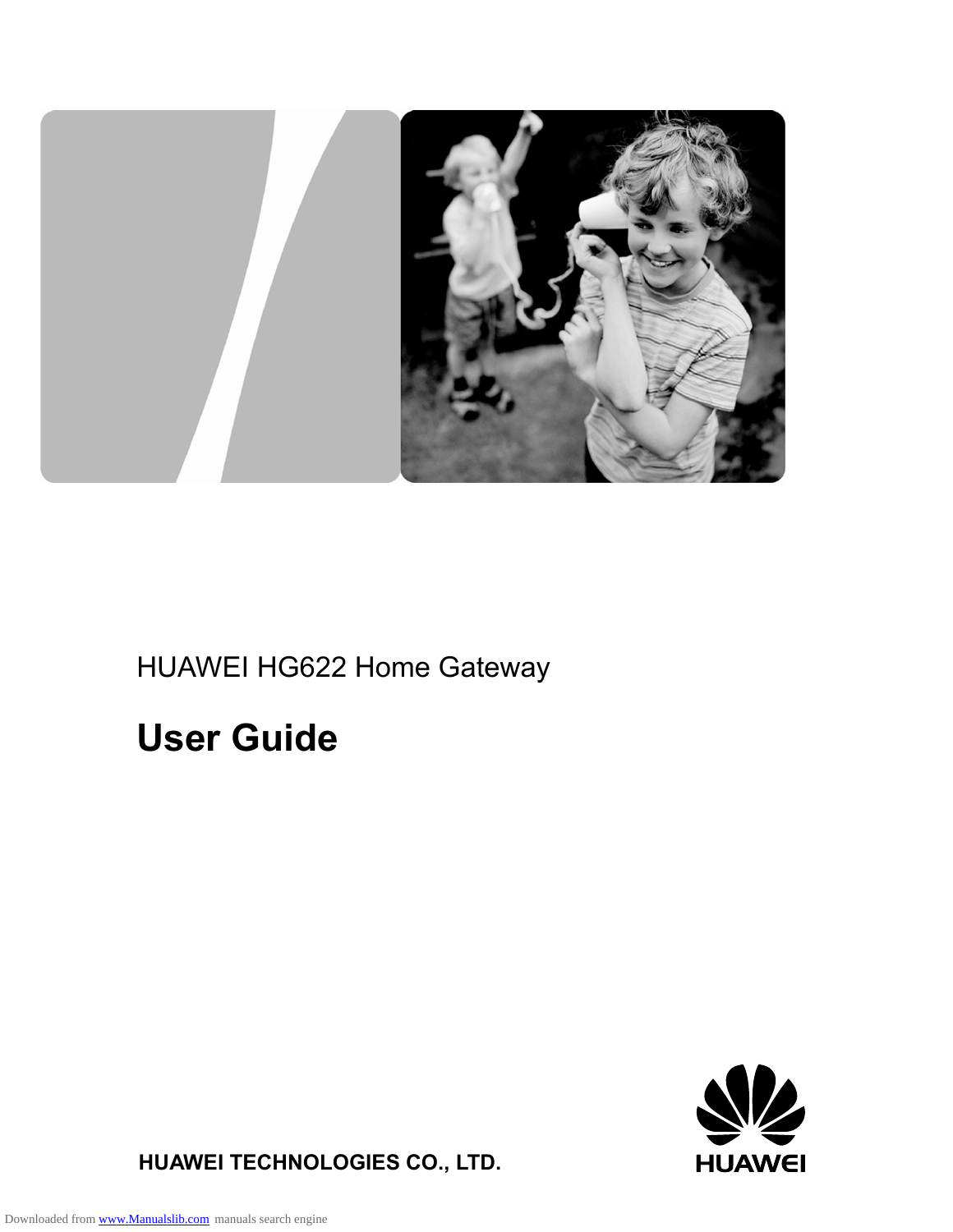

### HUAWEI HG622 Home Gateway V100R001

# **User Guide**

**Issue** 02

**Date** 2010-06-25

**Part Number** 202193

Huawei Technologies Co., Ltd. provides customers with comprehensive technical support and service. Please feel free to contact our local office or company headquarters.

### Huawei Technologies Co., Ltd.

| Address: | <b>Huawei Industrial Base</b> |
|----------|-------------------------------|
|          | Bantian, Longgang             |
|          | Shenzhen 518129               |
|          | People's Republic of China    |
| Website: | http://www.huawei.com         |
| Email:   | terminal@huawei.com           |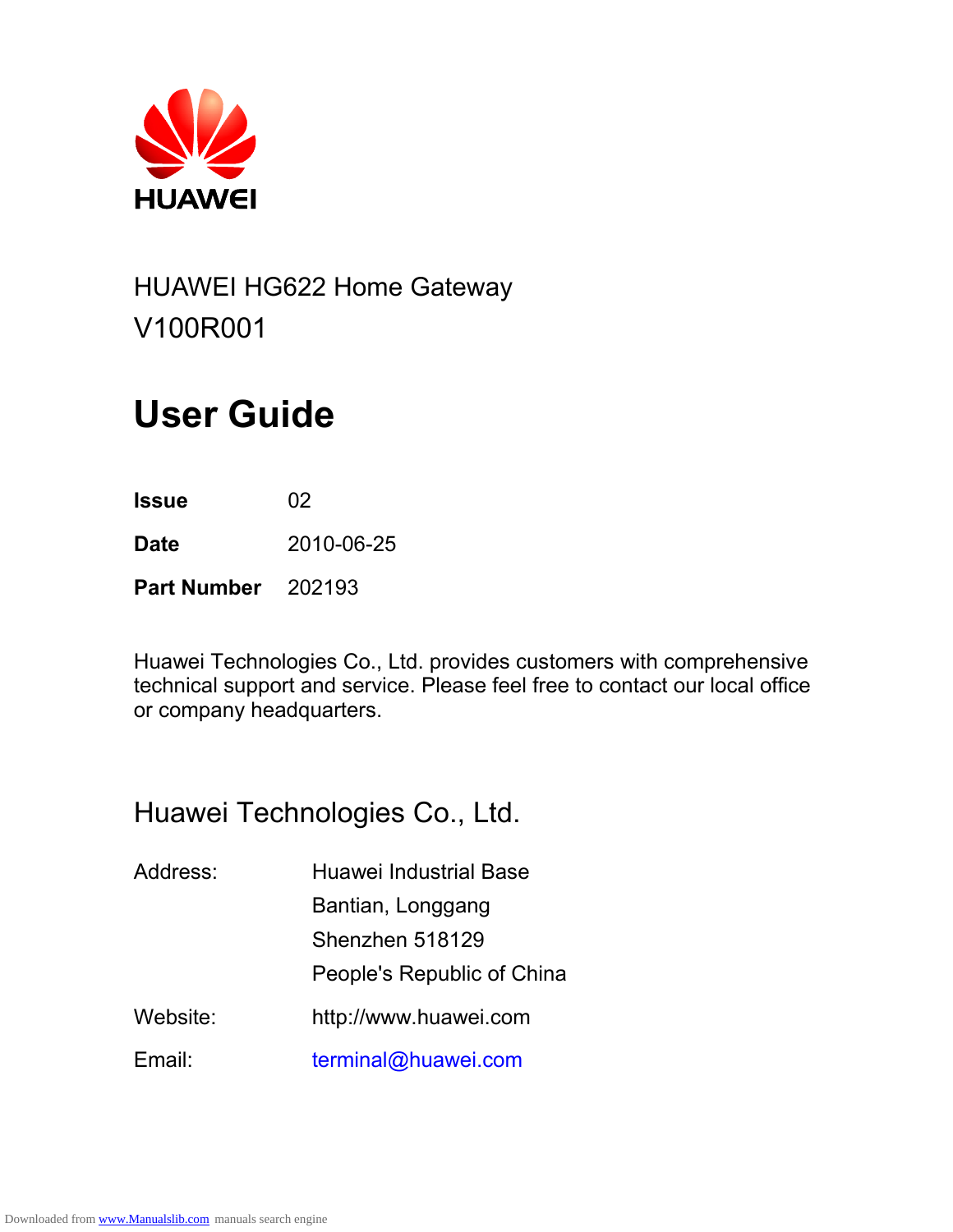#### **Copyright © Huawei Technologies Co., Ltd. 2010. All rights reserved.**

No part of this document may be reproduced or transmitted in any form or by any means without prior written consent of Huawei Technologies Co., Ltd.

The product described in this manual may include copyrighted software of Huawei Technologies Co., Ltd and possible licensors. Customers shall not in any manner reproduce, distribute, modify, decompile, disassemble, decrypt, extract, reverse engineer, lease, assign, or sublicense the said software, unless such restrictions are prohibited by applicable laws or such actions are approved by respective copyright holders under licenses.

#### **Trademarks and Permissions**

 $\sum_{n=1}^{\infty}$  , HUAWEI, and  $\sum_{n=1}^{\infty}$  are trademarks or registered trademarks of Huawei Technologies Co., Ltd.

Other trademarks, product, service and company names mentioned are the property of their respective owners.

#### **Notice**

Some features of the product and its accessories described herein rely on the software installed, capacities and settings of local network, and may not be activated or may be limited by local network operators or network service providers. Thus the descriptions herein may not exactly match the product or its accessories you purchase.

Huawei Technologies Co., Ltd reserves the right to change or modify any information or specifications contained in this manual without prior notice or obligation.

### **NO WARRANTY**

THE CONTENTS OF THIS MANUAL ARE PROVIDED "AS IS". EXCEPT AS REQUIRED BY APPLICABLE LAWS, NO WARRANTIES OF ANY KIND, EITHER EXPRESS OR IMPLIED, INCLUDING BUT NOT LIMITED TO, THE IMPLIED WARRANTIES OF MERCHANTABILITY AND FITNESS FOR A PARTICULAR PURPOSE, ARE MADE IN RELATION TO THE ACCURACY, RELIABILITY OR CONTENTS OF THIS MANUAL.

TO THE MAXIMUM EXTENT PERMITTED BY APPLICABLE LAW, IN NO CASE SHALL HUAWEI TECHNOLOGIES CO., LTD BE LIABLE FOR ANY SPECIAL, INCIDENTAL, INDIRECT, OR CONSEQUENTIAL DAMAGES, OR LOST PROFITS, BUSINESS, REVENUE, DATA, GOODWILL OR ANTICIPATED SAVINGS.

#### **Import and Export Regulations**

Customers shall comply with all applicable export or import laws and regulations and will obtain all necessary governmental permits and licenses in order to export, re-export or import the product mentioned in this manual including the software and technical data therein.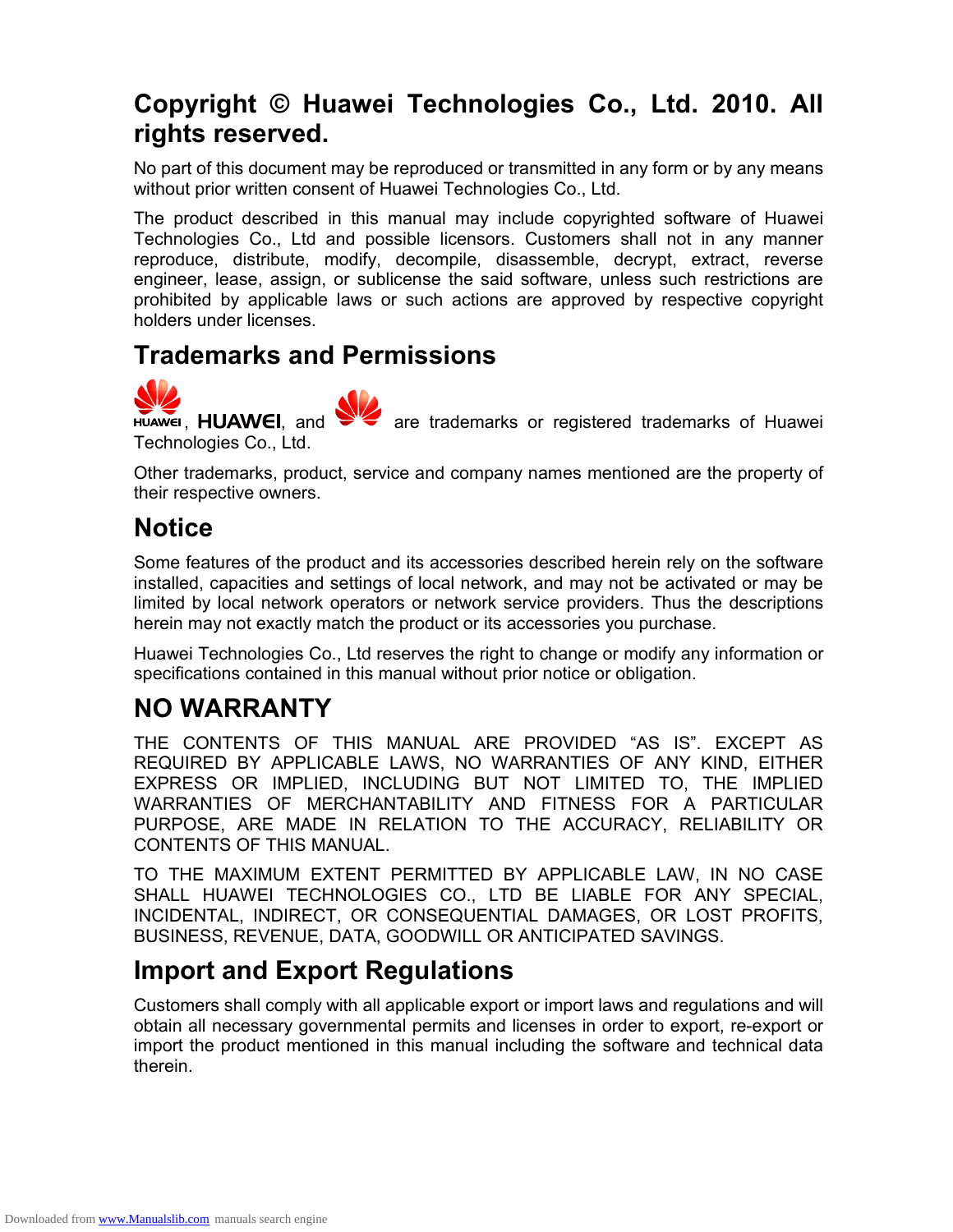### **Contents**

| 5.3 Changing the Wireless Network Name and the Access Password 13 |  |
|-------------------------------------------------------------------|--|
|                                                                   |  |
|                                                                   |  |
|                                                                   |  |
|                                                                   |  |
|                                                                   |  |
|                                                                   |  |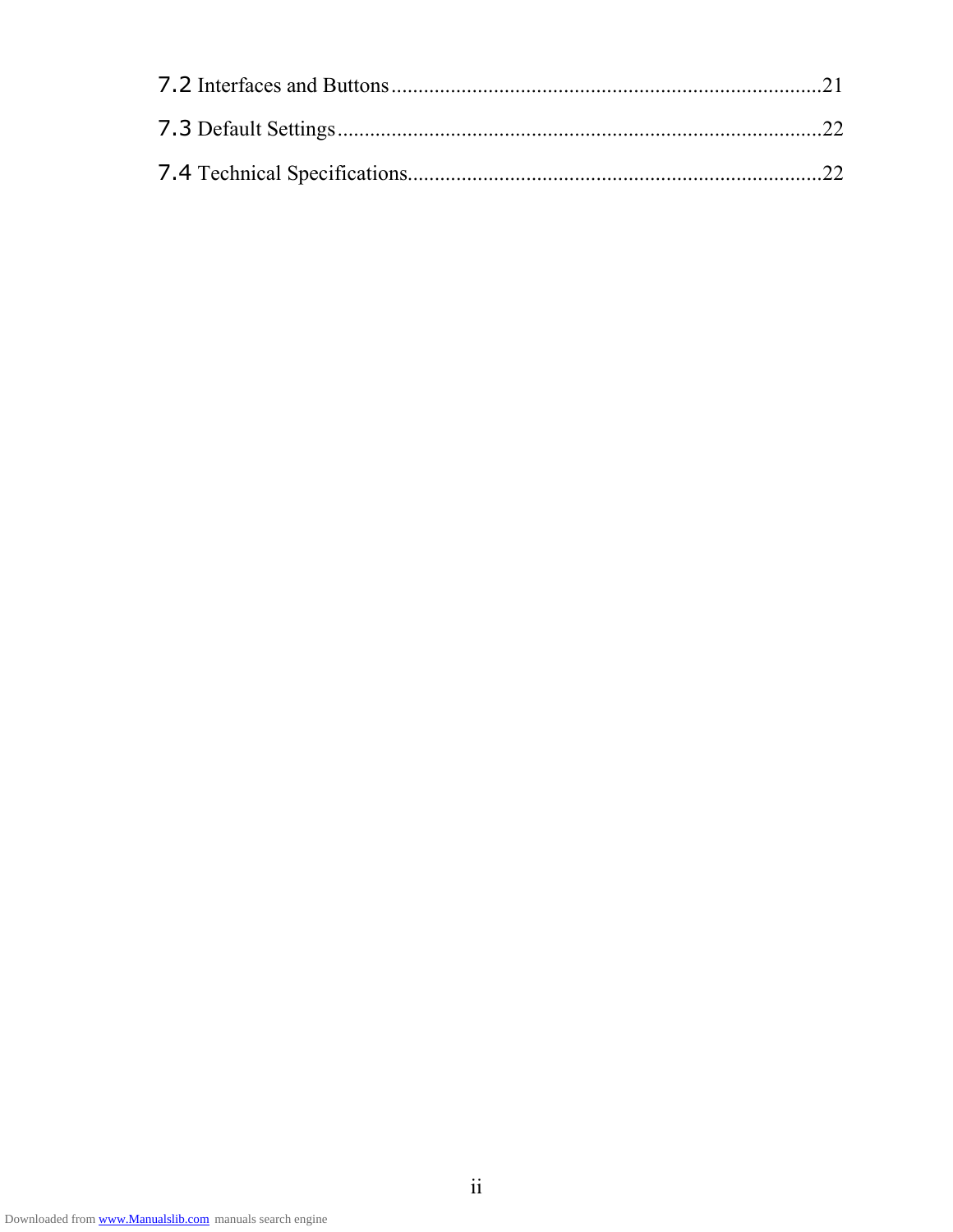# **1 Warnings and Precautions**

To use the device properly and safely, read these warnings and precautions carefully and strictly observe them during operation. Unless otherwise specified, the term "device" refers to the device and its accessories.

#### **Basic Requirements**

- During storage, transportation, and operation of the device, keep it dry and prevent it from colliding with other objects.
- Do not dismantle the device. In case of any fault, contact an authorized service center for assistance or repair.
- Without authorization, no organization or individual can change the mechanical, safety, or performance design of the device.
- When using the device, observe all applicable laws and regulations and respect the legal rights of other people.

#### **Environmental Requirements for Using the Device**

- Before connecting and disconnecting cables, stop using the device, and then disconnect it from the power supply. Ensure that your hands are dry during operation.
- Keep the device far from sources of heat and fire, such as a heater or a candle.
- Keep the device far from electronic appliances that generate strong magnetic or electric fields, such as a microwave oven or a refrigerator.
- Place the device on a stable surface.
- Place the device in a cool and well-ventilated indoor area. Do not expose the device to direct sunlight. Use the device in an area with a temperature ranging from 0°C to  $40^{\circ}$ C.
- Do not block the openings on the device with any object. Reserve a minimum space of 10 cm around the device for heat dissipation.
- Do not place any object (such as a candle or a water container) on the device. If any foreign object or liquid enters the device, stop using the device immediately, power it off, remove all the cables connected to it, and then contact an authorized service center.
- During thunderstorms, power off the device, and then remove all the cables connected to it to prevent it from getting damaged due to lightning strikes.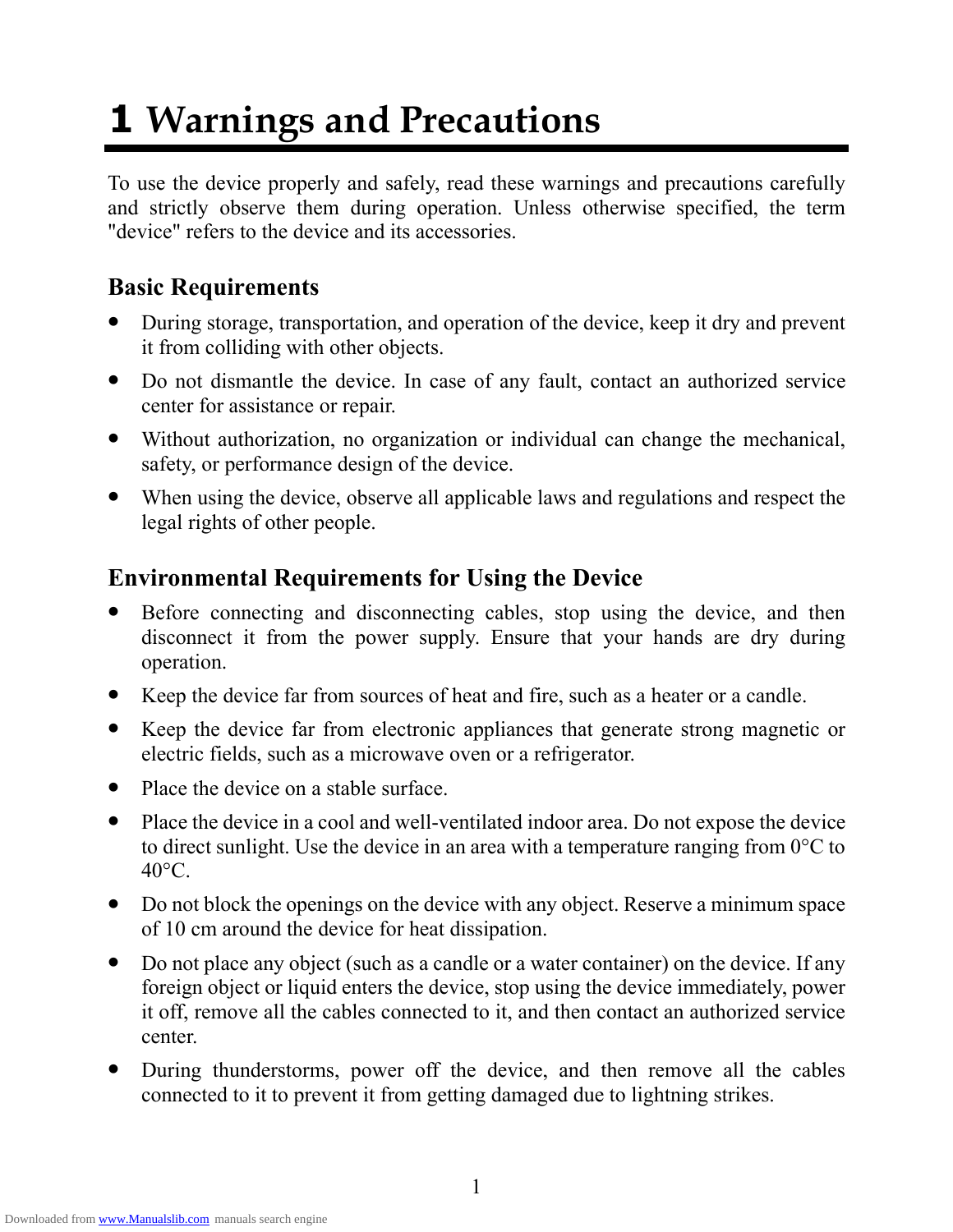#### **Precautions for Using Wireless Devices**

- $\bullet$  When using the device, ensure that the antenna of the device is at least 20 cm away from all persons.
- Do not use the device where using wireless devices is prohibited or may cause interference or danger.
- The radio waves generated by the device may interfere with the operation of electronic medical devices. If you are using any electrical medical device, contact its manufacturer for the restrictions on the use of the device.
- Do not take the device into operating rooms, intensive care units (ICUs), or coronary care units (CCUs).

#### **Areas with Inflammables and Explosives**

- Do not use the device where inflammables or explosives are stored, for example, in a gas station, oil depot, or chemical plant. Otherwise, explosions or fires may occur. In addition, follow the instructions indicated in text or symbols.
- Do not store or transport the device in the same box as inflammable liquids, gases, or explosives.

#### **Accessory Requirements**

- Use only the accessories supplied or authorized by the device manufacturer. Otherwise, the performance of the device may get affected, the warranty for the device or the laws and regulations related to telecommunications terminals may become null and void, or an injury may occur.
- Do not use the power adapter if its cable is damaged. Otherwise, electric shocks or fires may occur.
- Ensure that the power adapter meets the specifications indicated on the device nameplate.
- Ensure that the power adapter meets the requirements of Clause 2.5 in IEC60950-1/EN60950-1 and it is tested and approved according to national or local standards.

#### **Safety of Children**

Keep the device and its accessories out of the reach of children. Otherwise, they may damage the device and its accessories by mistake, or they may swallow the small components of the device, causing suffocation or other dangerous situations.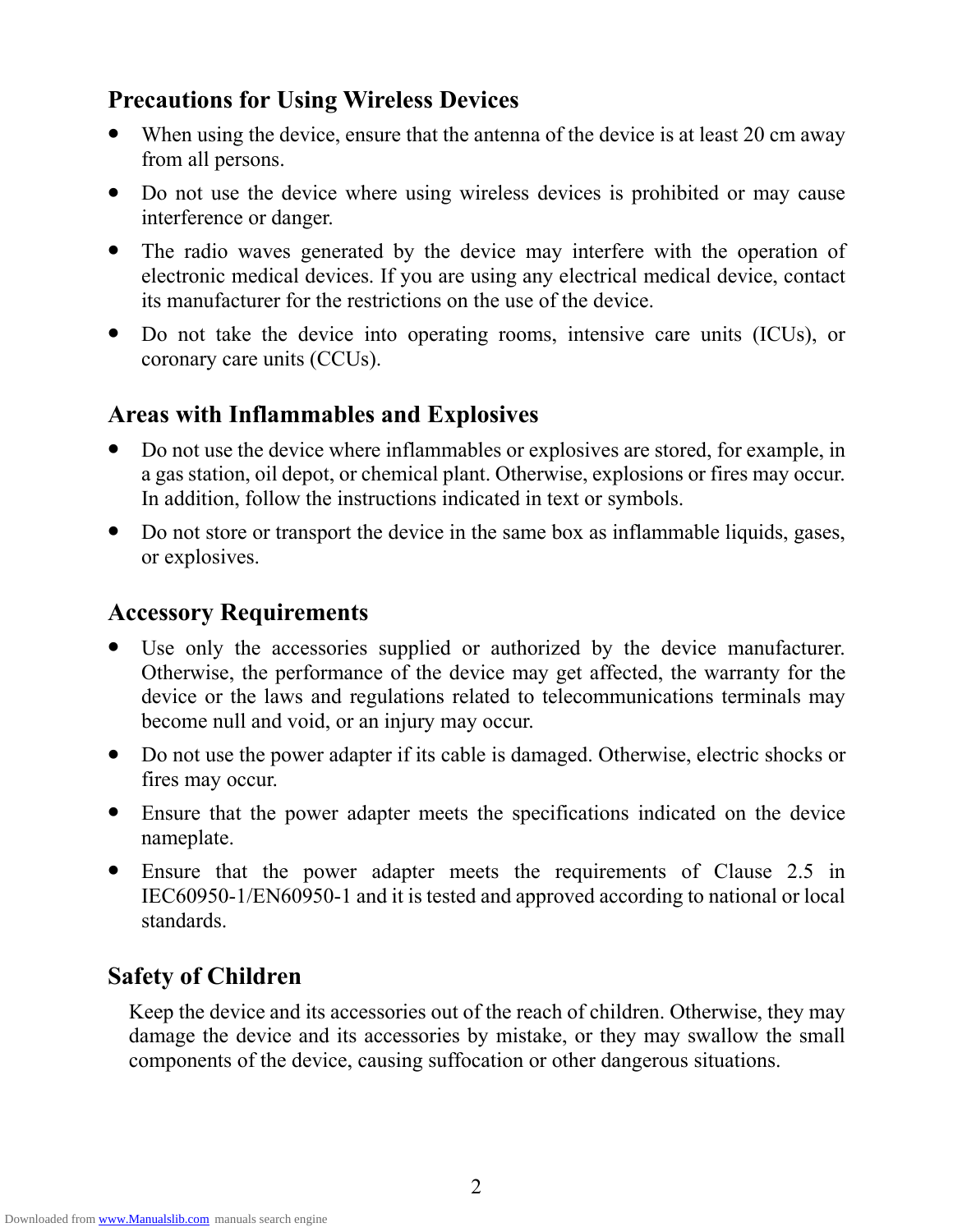#### **Maintenance**

- If the device is not used for a long time, power it off, and then remove all the cables connected to it.
- If any exception occurs, for example, if the device emits any smoke or unusual sound or smell, stop using the device immediately, power it off, remove all the cables connected to it, and then contact an authorized service center.
- Do not trample, pull, or overbend any cable. Otherwise, the cable may get damaged, causing malfunction of the device.
- Before cleaning the device, stop using it, power it off, and then remove all the cables connected to it.
- Use a clean, soft, and dry cloth to clean the device shell. Do not use any cleaning agent or spray to clean the device shell.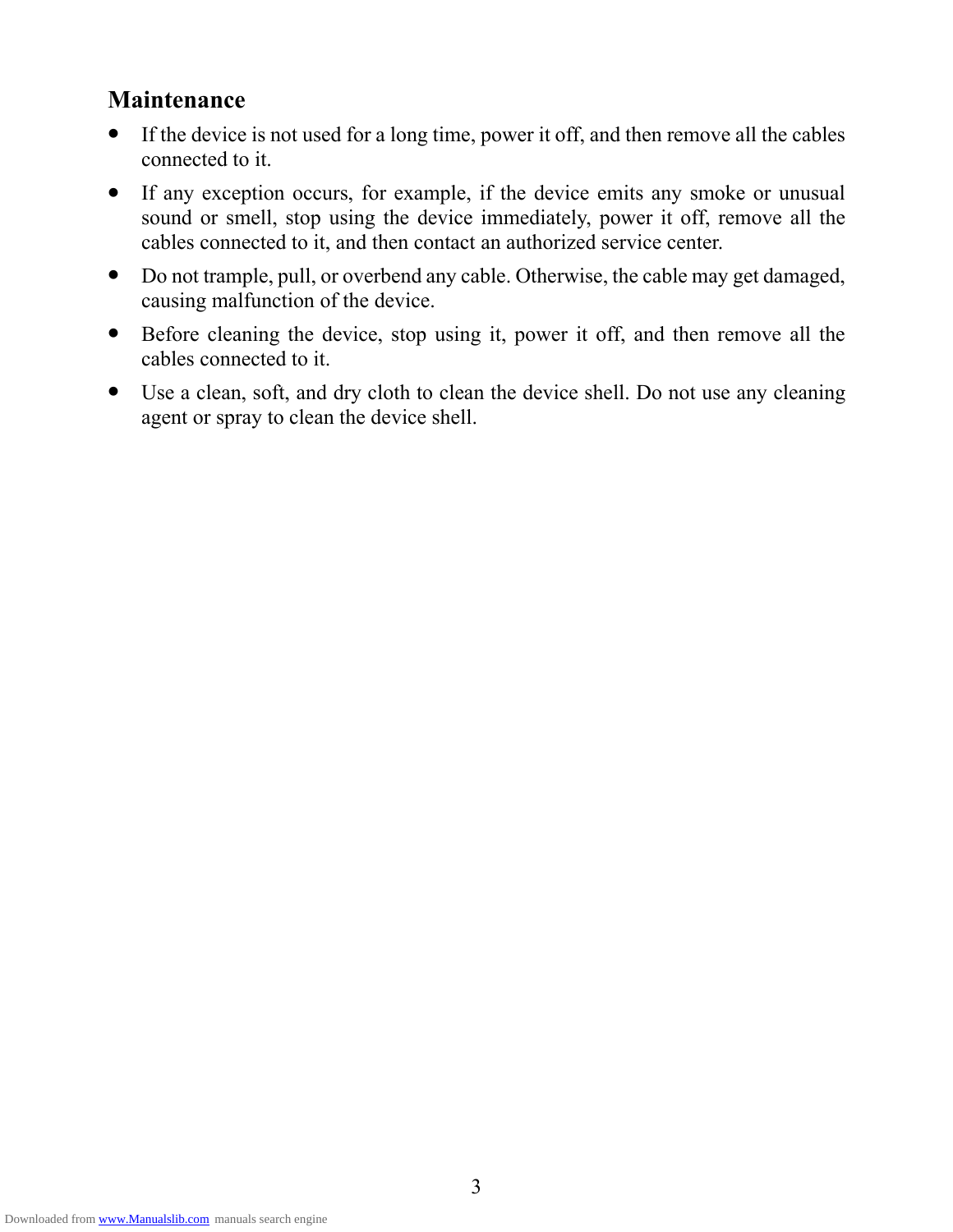# **2 Connecting the Cables and Powering On**

### **2.1 Simple Connection**

If your telephone line is used for the broadband network access only and if you do not need to use a telephone, take the following figure as a reference for connecting the cables.



1. Telephone jack on the wall 2. Computer 3. Power adapter



If the wireless network function is used on the HG622 for the network access, you do not need to connect the cables.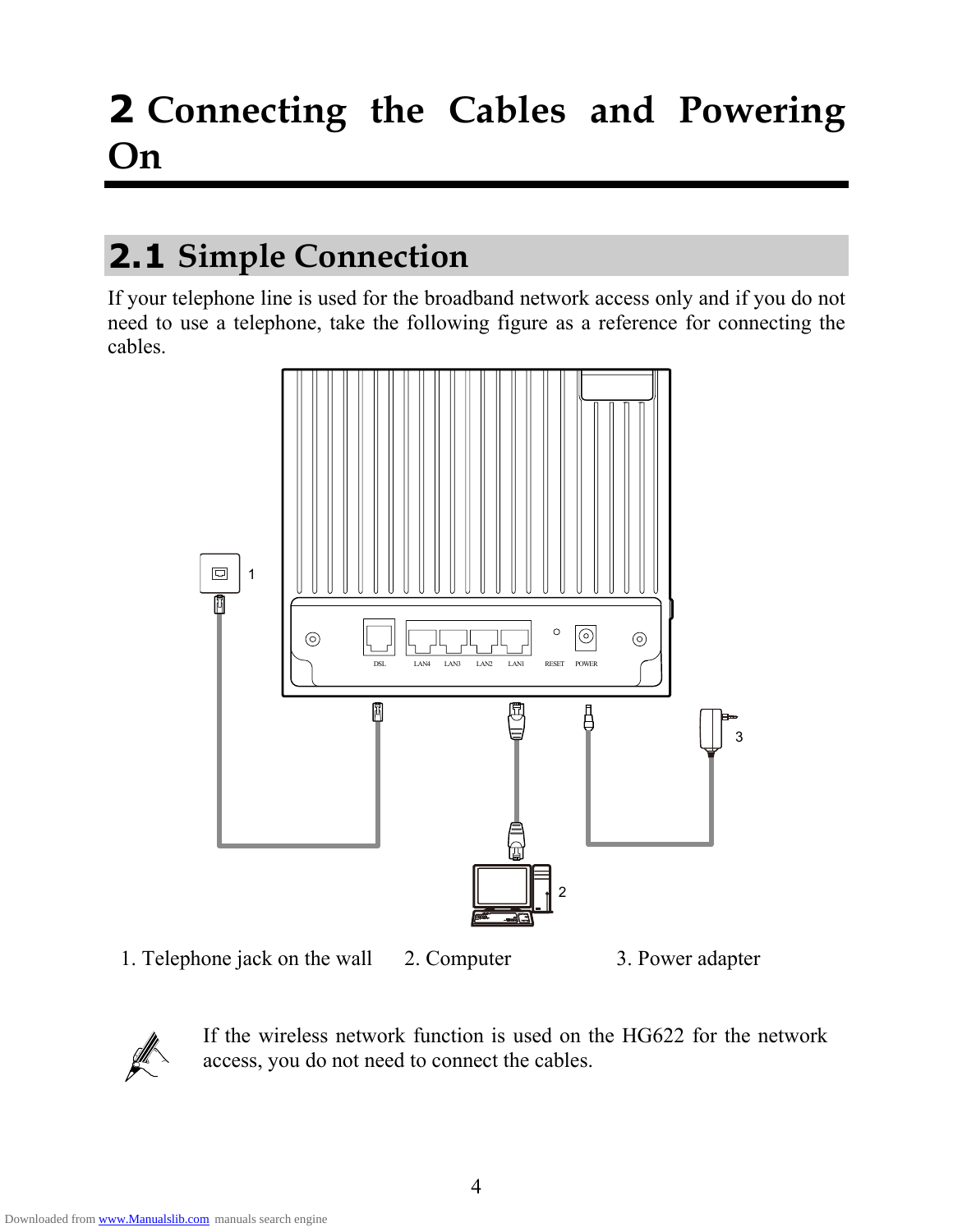### **2.2 Connecting One Telephone**

If your telephone line is used for both the broadband network access and a telephone connection, take the following figure as a reference for connecting the cables.



- 1. Telephone jack on the wall 2. Splitter 3. Telephone
	-
- 
- 4. Computer 5. Power adapter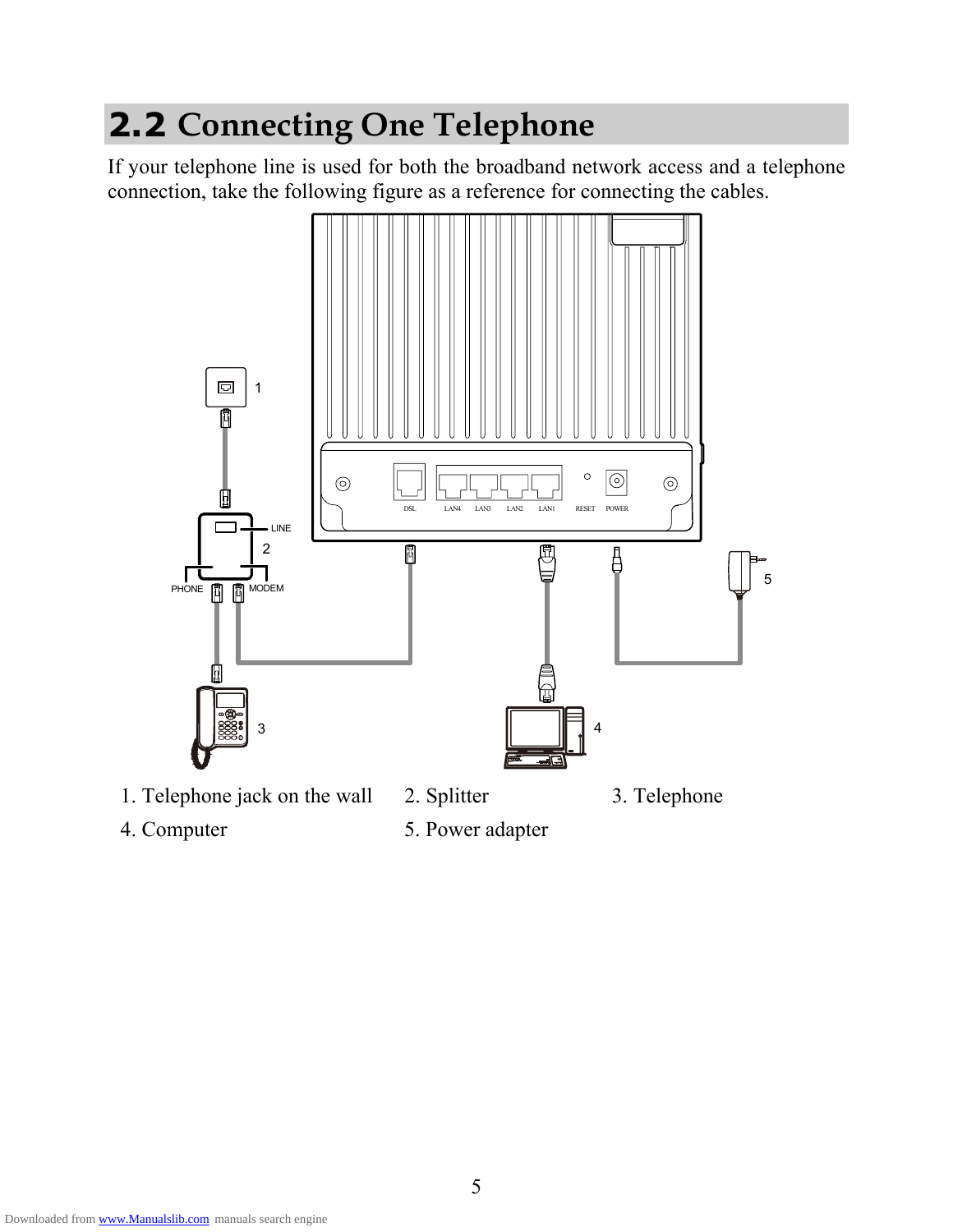### **2.3 Connecting Multiple Telephones**

If your telephone line is used for the broadband network access, telephone connections, and fax connections, take the following figure as a reference for connecting the cables.



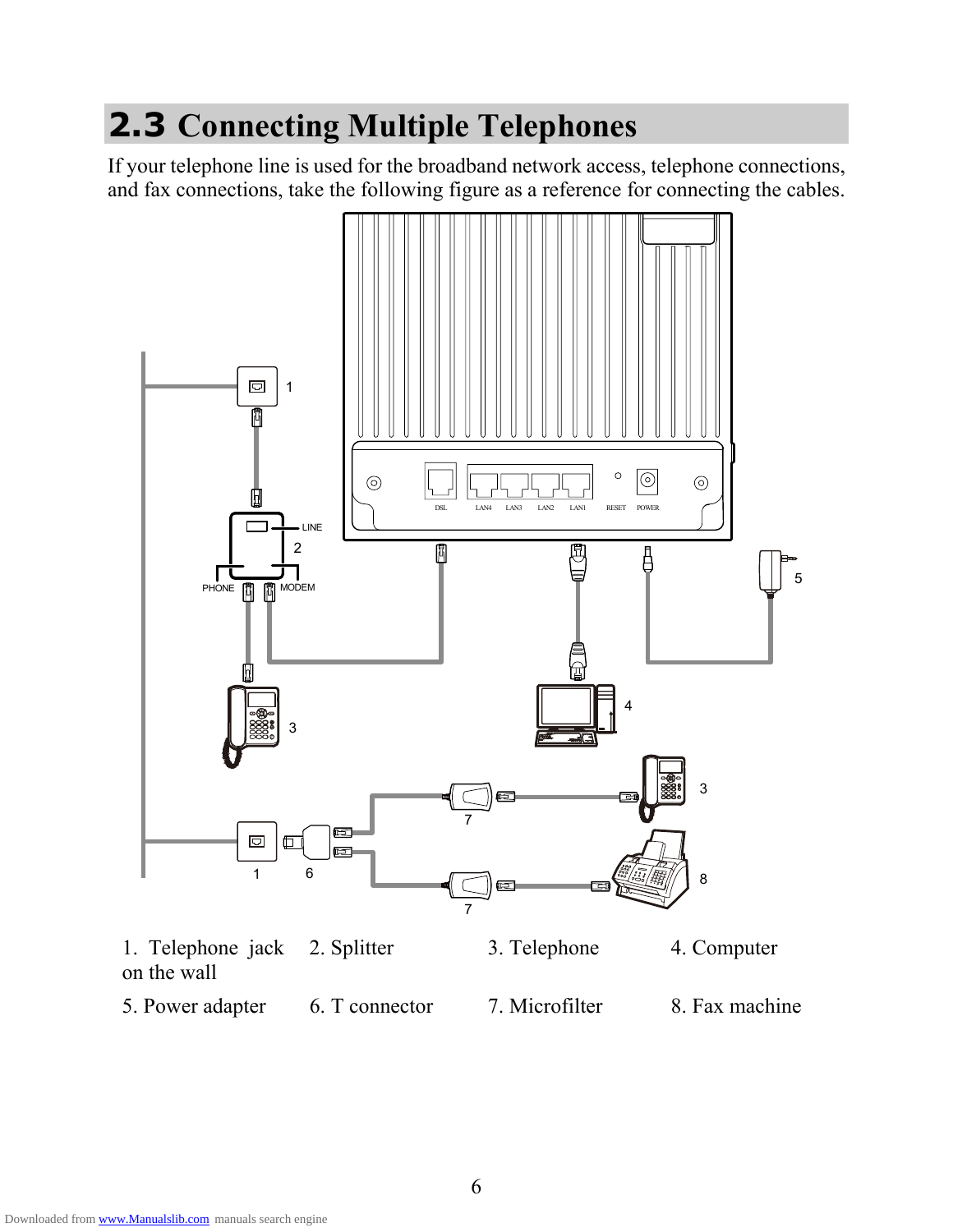### **2.4 Powering On**

To power on the HG622, press the ON/OFF button on the side panel of the HG622.

After you power on the HG622, the DSL indicator blinks (for less than three minutes), which indicates that the HG622 is being activated. Later, the DSL indicator turns solid on. The POWER indicator is also solid on, which indicates that the HG622 is working properly.

# **3 Setting the Internet Access Parameters**

The HG622 supports VDSL2 uplink and High-Speed Packet Access (HSPA) uplink through Huawei HSPA data card. Realizes dynamic mutual backup of voice and data services through the DSL link and HSPA link.

### **3.1 Configuring the HSPA uplink**

When the HG622 is working through the Huawei HSPA data card, you need to install the Huawei HSPA data card on the HG622 so that your PC can connect to the Internet through HSPA uplink. To create a HSPA uplink connection, do as follows:

**Step 1** Log in to the Web-based configuration utility.

- 1. Launch the Internet Explorer on your computer. Enter **http://192.168.1.1** in the address bar, and then press **Enter**.
- 2. In the displayed dialog box, enter the user name and the password, and then click **Login**.

By default, both the user name and the password are **admin**. After the user name and the password are verified, you can access the Web-based configuration utility.

- **Step 2** Click **Basic** > **WAN** in the navigation tree to display the **WAN Connection** Page.
- **Step 3** Click the connection whose access type is UMTS.
- **Step 4** Select **Enable** for **WAN connection**.
- **Step 5** Enter the APN and the Dial number that are provided by the network operator in the **APN** text box and the **Dial number** text box.
- **Step 6** Enter the user name and password in the **User name** and **Password** text boxes that you can configure.
- **Step 7** Click the **Submit** button to finish the UMTS settings.

If you want to verify the PIN code of your SIM card, then do as follows: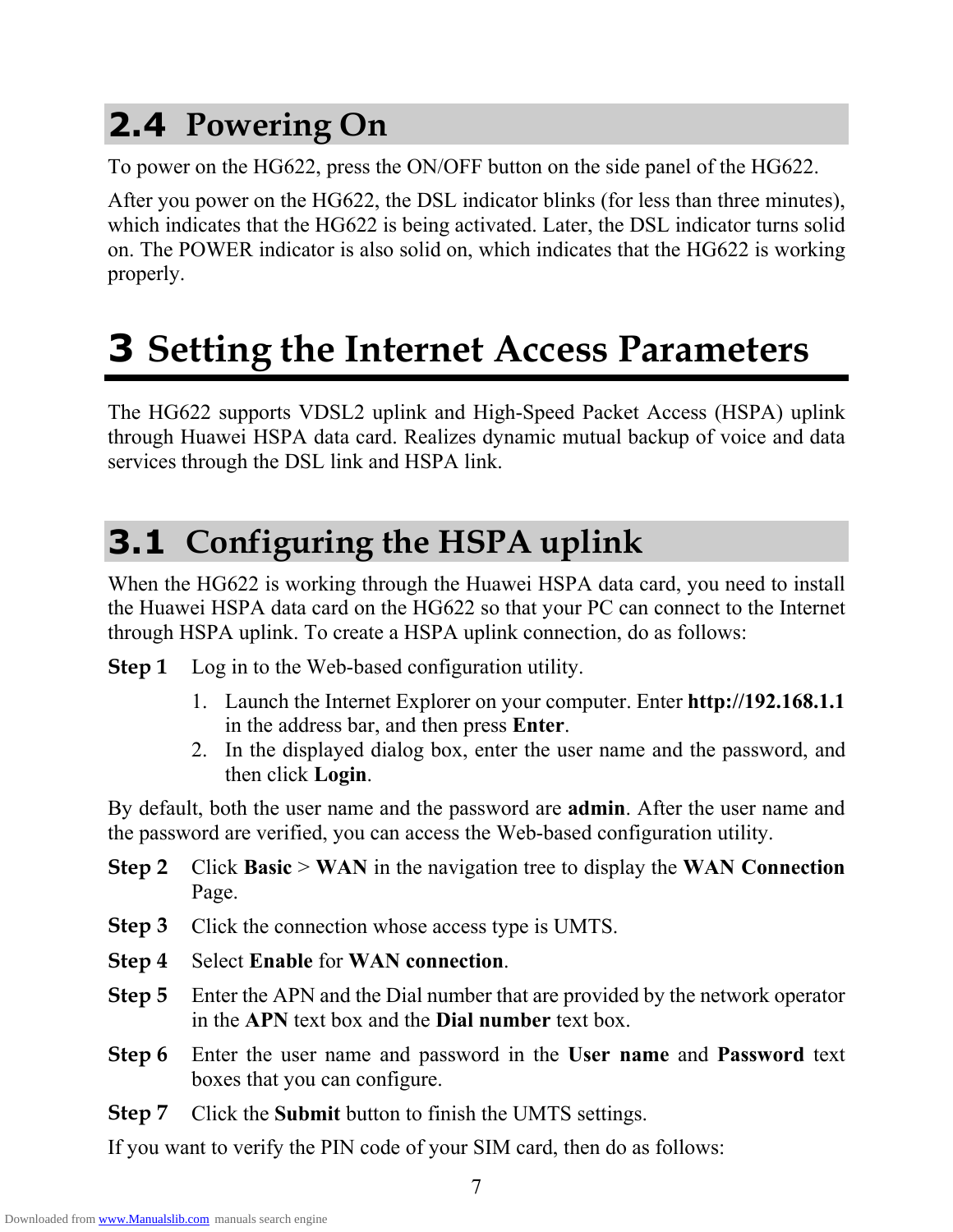- **Step 1** Click **Advanced** > **PIN** in the navigation tree to display the **PIN** Page.
- **Step 2** Enter the original PIN number in the **PIN** text box.
- **Step 3** Click the **Submit** button to finish the settings on the **PIN** Page.



Use the default values for the other parameters. In general, they do not need to be configured.

### **3.2 Configuring the DSL uplink**

By configuring the HG622 and your computer, you can choose any of the following methods to surf the Internet:

- Using the Embedded PPP Dial-Up Software on the HG622
- Using the PPP Dial-Up Software on Your Computer

#### **Using the Embedded PPP Dial-Up Software on the HG622**

If you select this method for accessing the network, the HG622 starts to set up a dial-up connection automatically after the startup. You can access the network after you power on your computer. You do not need to install any special dial-up software on your computer or perform dial-up operations on your computer. To configure the HG622 and your computer for the network access, do as follows:

- **Step 1** Log in to the Web-based configuration utility of the HG622.
- **Step 2** Configure the ATM PVC.
	- 1. In the navigation tree, choose **Basic** > **ATM**.
	- 2. Enter **VPI/VCI** provided by the Internet Service Provider (ISP).
	- 3. Select **EoA** from the **DSL link type** option button.
	- 4. Click **Submit**.
- **Step 3** Set WAN parameters.
	- 1. In the navigation tree, choose **Basic** > **WAN**.
	- 2. Select a PVC from the **Layer2 interface** drop-down combo box.
		- The name of this PVC should begin with **atm**.
	- The DSL link type of this ATM PVC should be **EoA**.
	- 3. Select **Enable** for WAN connection.
	- 4. Select a service from the **Service list** drop-down list box.
	- 5. Select a LAN interface from the **Port binding** check box.
	- 6. Select **Route** from the **Connection mode** drop-down list box.
	- 7. Select **PPPoE** from the **Connection type** option button.
	- 8. Enter the **User name** and **Password** provided by the ISP.
	- 9. Click **Submit**.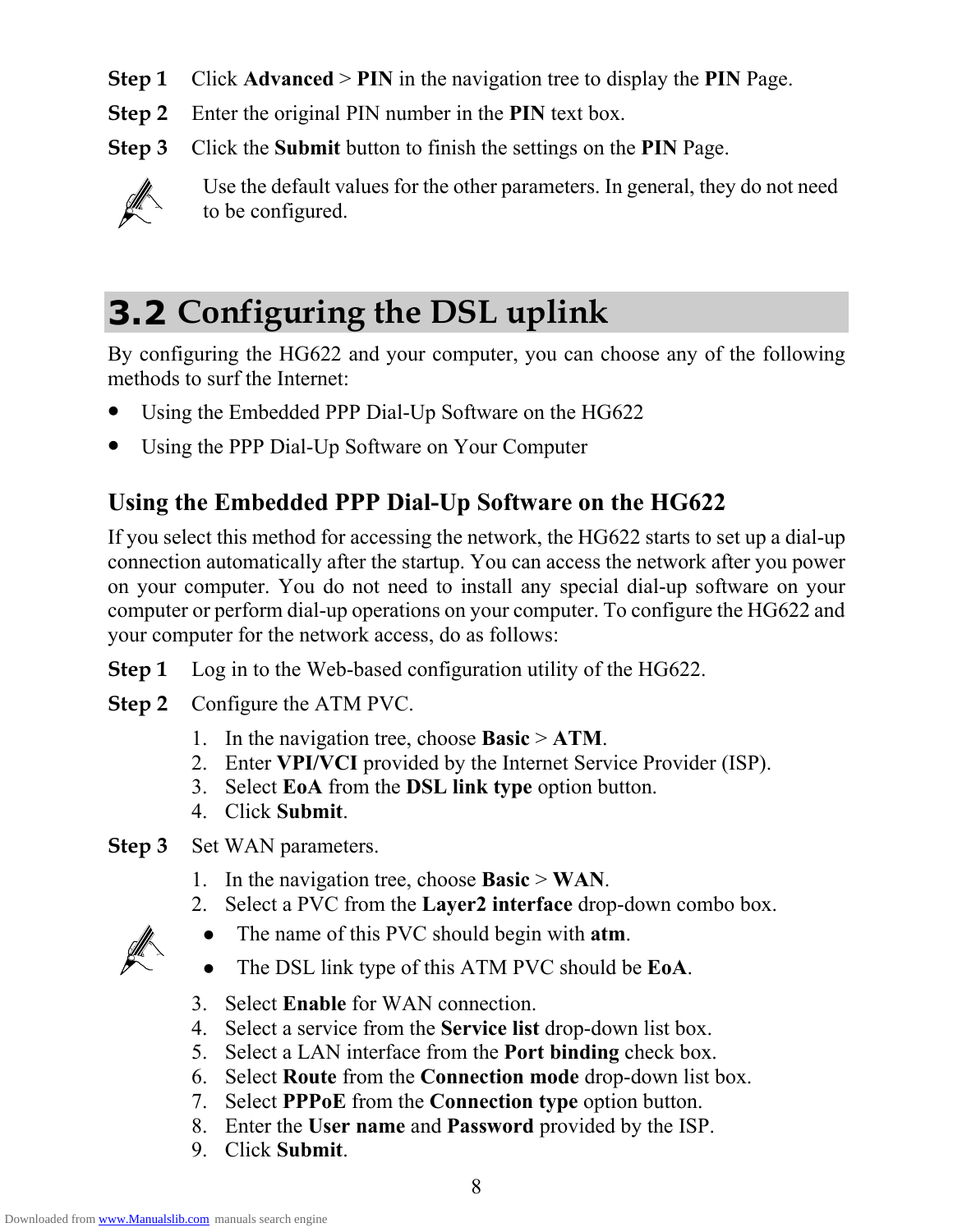#### **Step 4** Set LAN parameters.

- 1. In the navigation tree, choose **Basic** > **LAN**.
- 2. Set the **IP address** and **Subnet mask** of the LAN connection.
- 3. Select **Enable** for **DHCP serve**r, and then set the corresponding parameters.
- 4. Click **Submit**.

After you complete the preceding settings, you can surf the Internet.

You need to perform the preceding operations on a computer once only. The next time when you power on your computer, you can surf the Internet without any configuration.

#### **Using the PPP Dial-Up Software on Your Computer**

If you select this method for accessing the network, you need to install and configure the dial-up software on your computer. In addition, you need to perform dial-up operations on your computer upon each startup. To configure the HG622 and your computer for the network access, do as follows:

**Step 1** Set the working mode of the HG622 to **Bridge**.

For details, refer to the procedure for enabling the embedded dial-up function described in Step 3 in section "Using the Embedded PPP Dial-Up Software on the HG622." Note that **Bridge** is selected from the **Connection mode** drop-down list box.

**Step 2** Install and configure the PPP dial-up software on your computer.

The PPP dial-up software is pre-installed on certain computer operating systems. To create a dial-up connection, do as follows (taking the Windows XP operating system as an example):

- 1. Choose **Start** > **All Programs** > **Accessories** > **Communications** > **Network Connections**.
- 2. Click **Create a new connection** in **Network Tasks** to display the **New Connection Wizard** window, and then click **Next**.
- 3. Select **Connect to the Internet**, and then click **Next**.
- 4. Select **Set up my connection manually**, and then click **Next**.
- 5. Select **Connect using a broadband connection that requires a user name and password**, and then click **Next**.
- 6. Enter the name (as desired) of the dial-up connection in **ISP Name**, and then click **Next**.
- 7. Select **Anyone's use** or **My use only**, and then click **Next**.
- 8. Enter the user name and password provided by the network operator and used for the dial-up connection, and then click **Next**.
- 9. Select **Add a shortcut to this connection to my desktop**, and then click **Finish**.

An icon for the dial-up connection is displayed on the desktop of your computer.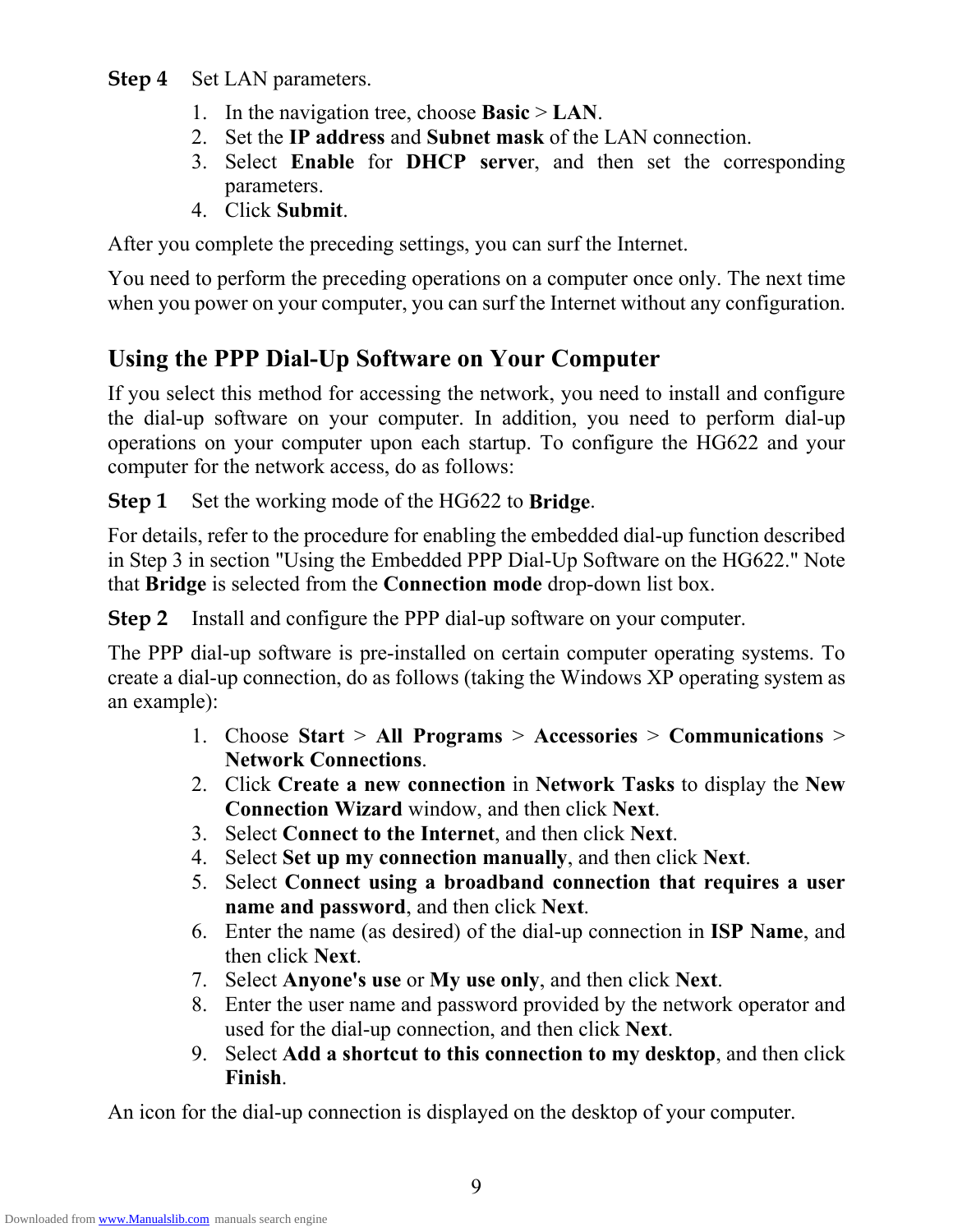You need to perform the preceding operations only once for creating a network connection. After the network connection is created, to access the network, double-click the icon for the dial-up connection, and then click **Connect** in the displayed dialog box.

# **4 Configuring the Wireless Network Connection**

If a wireless network adapter is installed on your computer, you can connect you computer to the HG622 through a wireless connection.



The hardware installation methods and driver installation methods of wireless network adapters provided by different companies vary from each other. For details, see the installation guide provided by the wireless network adapter provider.

#### **Setting Up a Wireless Connection Through the WPS Button**

The HG622 supports the Wi-Fi Protected Setup (WPS) function. If your network adapter also supports the WPS function, you can use the WPS function to set up a wireless connection between your PC and the HG622 quickly. To set up a wireless connection, do as follows:

- **Step 1** Enable the wireless network function, and set the wireless network name and access password of the HG622, do as follows (taking the authentication type WPA-PSK as an example):
	- 1. Log in to the Web-based configuration utility of the HG622.
	- 2. In the navigation tree on the left of the Web-based configuration utility, choose **Basic** > **WLAN**.
	- 3. Select the **Enable WLAN** option.
	- 4. Enter a wireless network name in the **SSID** text box.
	- 5. Select **WPA-PSK** from the **Security** drop-down combo box.
	- 6. Enter an access password in the **WPA pre-shared key** text box.
	- 7. Select **AES** from the **WPA encryption** drop-down combo box.
	- 8. Click **Submit** to save the settings.
- **Step 2** Press the WPS button of the HG622 to enable the HG622 to enter the WPS negotiation state.
- **Step 3** Enable the WPS negotiation function of the wireless network adapter on your PC within two minutes, and then wait for a moment (typically 10s and at most 120s).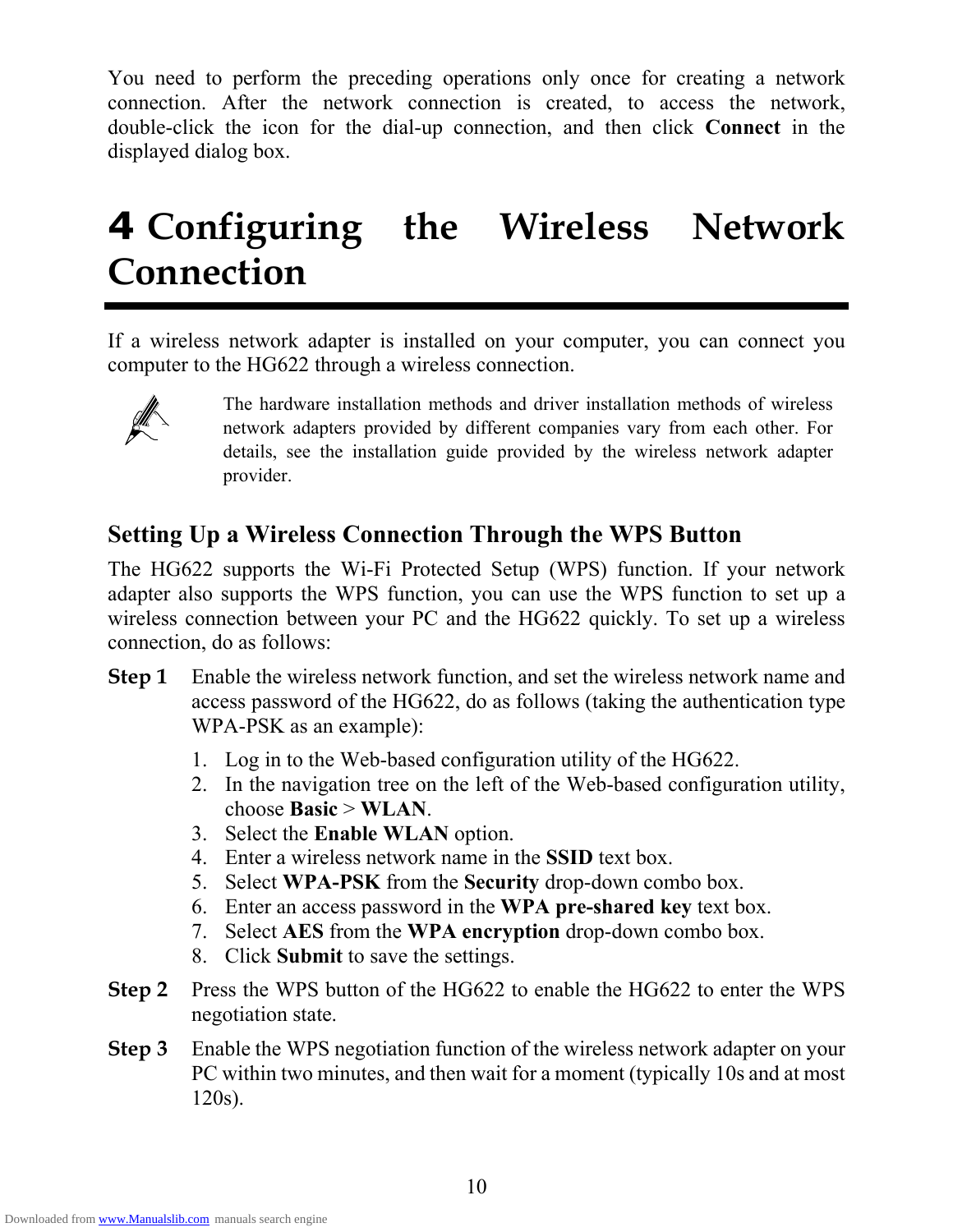The WPS indicator of the HG622 becomes on from the blinking state, indicating that the HG622 is connected to your PC through the WLAN. This state lasts 300s. Then the WPS indicator turns off.



If the WPS indicator does not blink, it indicates that the WPS function cannot be enabled. Note that the WPS function can be used only when the wireless network function is enabled and the wireless network security mode of the WLAN is set to WPA-PSK or WPA2-PSK.

#### **Setting Up a Wireless Connection Manually**

If your network adapter does not support the WPS function, you can set up a wireless connection between your PC and the HG622 manually. To manually set up a wireless connection, use either of the following methods:

Use the tool provided by your network adapter.

For details, see the user guide of your network adapter.

• Use the wireless configuration software provided by the operating system of your PC.

This section takes Windows XP as an example and describes how to set up a wireless connection between your PC and the HG622 manually, do as follows:

- **Step 1** Enable the wireless network function, and set the wireless network name and access password of the HG622.
	- 1. Log in to the Web-based configuration utility.
	- 2. In the navigation tree on the left of the Web-based configuration utility, choose **Basic** > **WLAN**.
	- 3. Select the **Enable WLAN** option.
	- 4. Enter a wireless network name in the **SSID** text box.
	- 5. Select **WPA-PSK** from the **Security** drop-down combo box.
	- 6. Enter an access password in the **WPA pre-shared key** text box.
	- 7. Select **AES** from the **WPA encryption** drop-down combo box.
	- 8. Click **Submit** to save the settings.
- **Step 2** Enable the wireless configuration service provided by Windows XP.
	- 1. Right-click **My Computer**, and then choose **Manage** from the shortcut menu.
	- 2. In the **Computer Management** window, choose **Computer Management (Local)** > **Services and Applications** >**Services**.
	- 3. From the services listed in the right pane of the **Computer Management** window, right-click **Wireless Zero Configuration**, and then choose **Properties** from the shortcut menu.
	- 4. In the **Wireless Zero Configuration Properties (Local Computer)** dialog box, check whether **Service status** is **Started**. If not, click **Start**.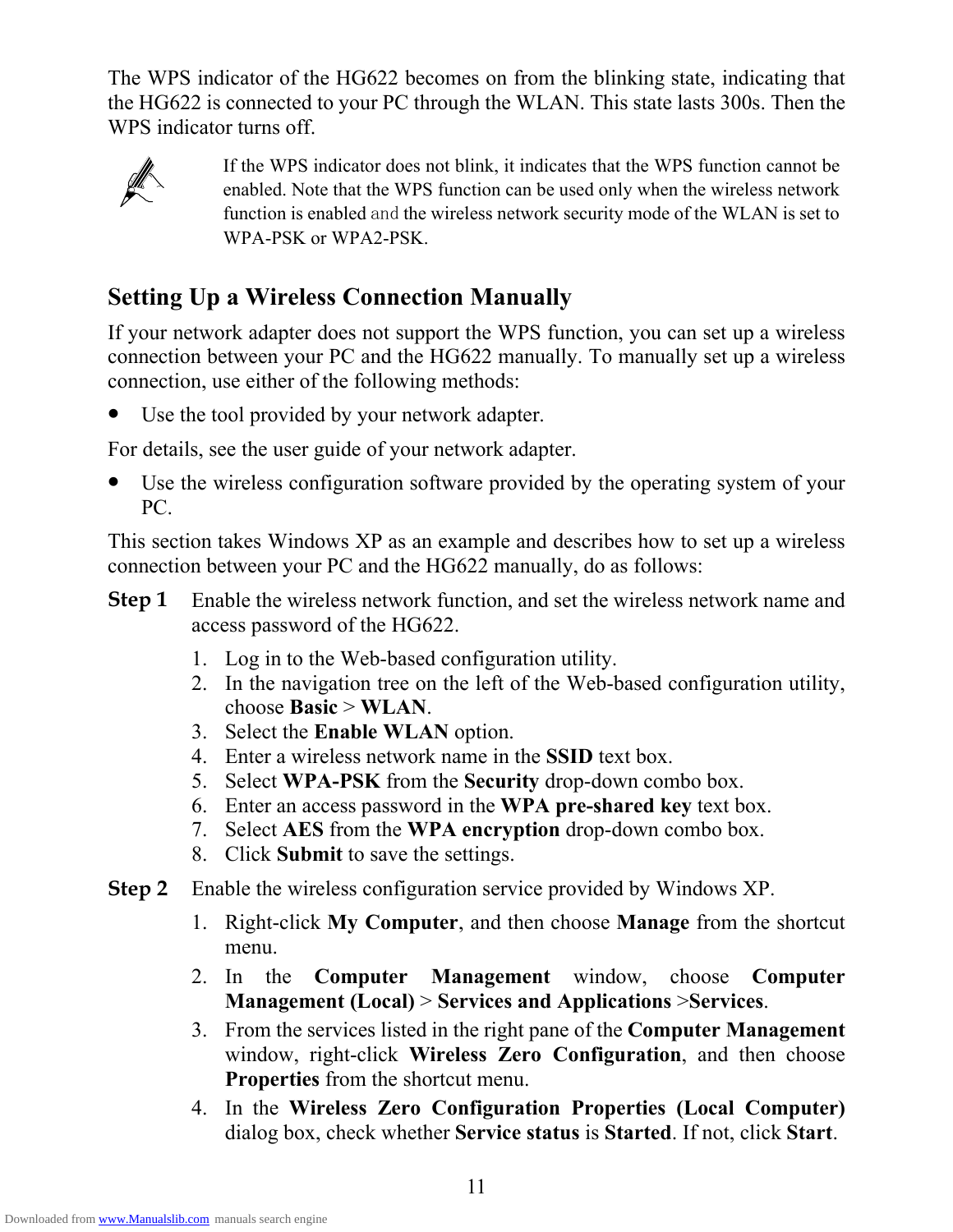- 5. Click **OK** to close the dialog box, and then close the **Computer Management** window.
- **Step 3** Configure the wireless network connection on your computer.
	- 1. Choose **Start** > **All Programs** > **Accessories** > **Communications** > **Network Connections**.
	- 2. In the **Network Connections** window, right-click **Wireless Network Connection** to display a shortcut menu, and then select **View Available Wireless Networks** from the shortcut menu.
	- 3. In the **Wireless Network Connection Properties** dialog box, select **Wireless Networks**.
	- 4. Select **Use Windows to configure my wireless network settings**.
	- 5. Click **View Wireless Networks**.
	- 6. In the Wireless Network Connection dialog box, select the WLAN with the same name that is configured in Step 1, and then click **Connect** in the lower right corner of the window.
	- 7. In the displayed dialog box, enter the access password that is preset in Step 1, and then click **Connect**.

After the password is authenticated, Connected is displayed in the upper right corner of the WLAN icon in the WLAN list, indicating that a wireless connection is set up between you PC and the HG622.

- 8. Close the **Wireless Network Connection** dialog box.
- 9. In the **Wireless Network Connection Properties** dialog box, click **OK**.

# **5 Basic Configuration**

### **5.1 Changing the Administrator Password**

For safety reasons or to make the password easy to remember, you can change the administrator password for login after logging in to the Web-based configuration utility.

To change the password, do as follows:

- **Step 1** Log in to the Web-based configuration utility.
- **Step 2** Choose **Maintenance** > **Account** in the navigation tree to display the system management page.
- **Step 3** Select **admin** from the **User name** drop-down combo box.
- **Step 4** Enter the **Current password** and the **New password**. Then enter the new password again in the **Confirm password** text box for confirmation.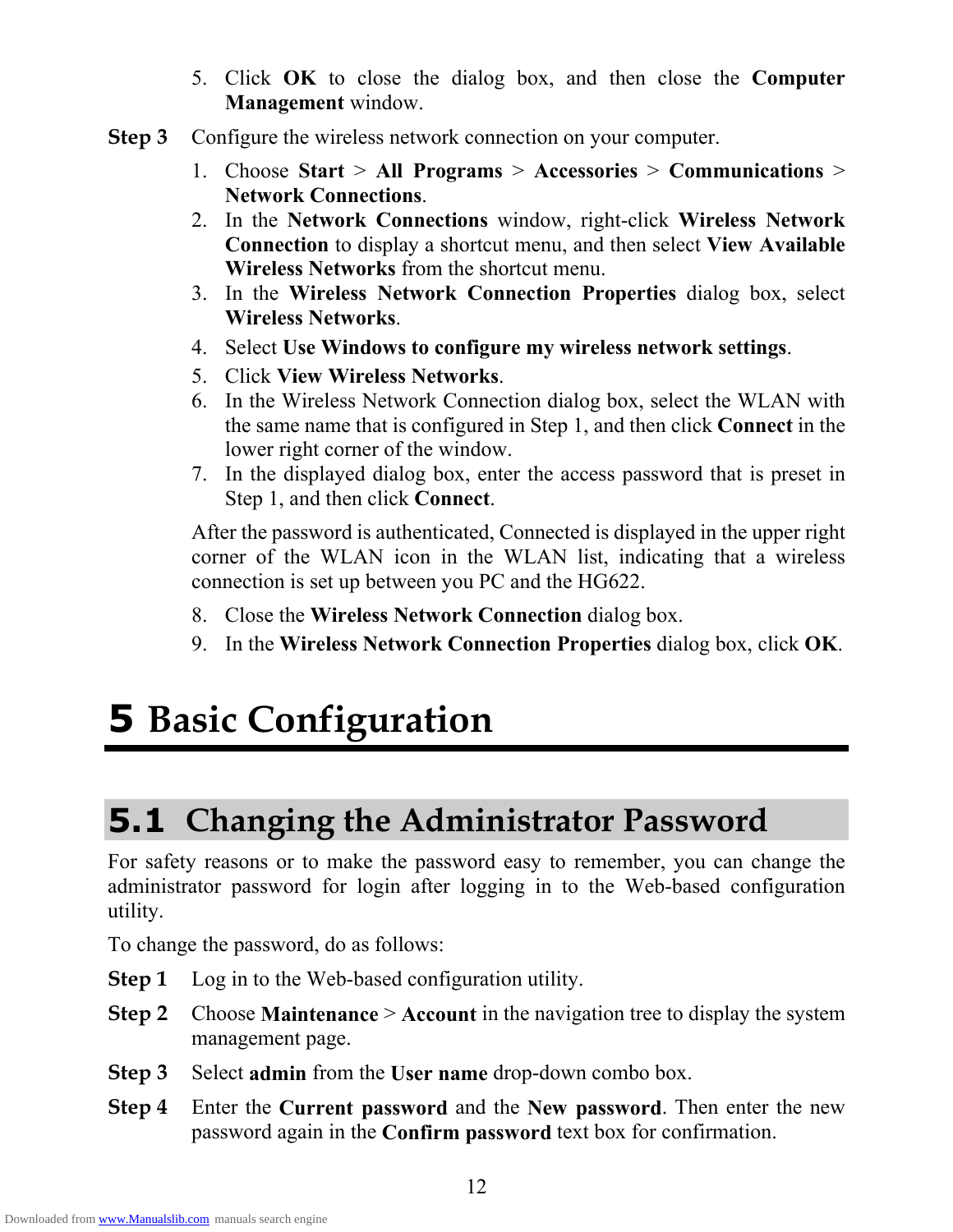**Step 5** Click **Submit** to save the settings.

After you change the password successfully, the current page jumps to the page for logging in to the Web-based configuration utility. To log in to the Web-based configuration utility, enter the new password, and then click **Submit**.



If you forget the user name or password that has been changed, you can restore the default settings of the HG622 by pressing and holding the RESET button for over six seconds. Then, the user name and password that are used for logging in to the Web-based configuration utility are restored to default values. After you restore the default settings, however, your customized data is lost. Therefore, use this function with caution.

### **5.2 Enabling or Disabling the Wireless Network Function**

You can quickly enable or disable the wireless network function by pressing the WLAN button on the HG622. To enable the wireless network function, press and hold the WLAN button for over one second, and then release the button. You can disable the wireless network function in the same way. The WLAN indicator shows whether the wireless network function is enabled.

In addition, you can enable or disable the wireless network function through the Web-based configuration utility. To enable or disable the wireless network function, do as follows:

- **Step 1** Log in to the Web-based configuration utility.
- **Step 2** In the navigation tree on the left, choose **Basic > WLAN**.
- **Step 3** Select or not select the **Enable WLAN** option.
- **Step 4** Click **Submit** to save the settings.

### **5.3 Changing the Wireless Network Name and the Access Password**

To change the name and access password for the wireless network, do as follows (taking the authentication type WPA-PSK as an example):

- **Step 1** Log in to the Web-based configuration utility.
- **Step 2** In the navigation tree on the left, choose **Basic > WLAN**.
- **Step 3** Enter the new wireless network name in the **SSID** text box.
- **Step 4** Select **WPA-PSK** from the **Security** drop-down combo box.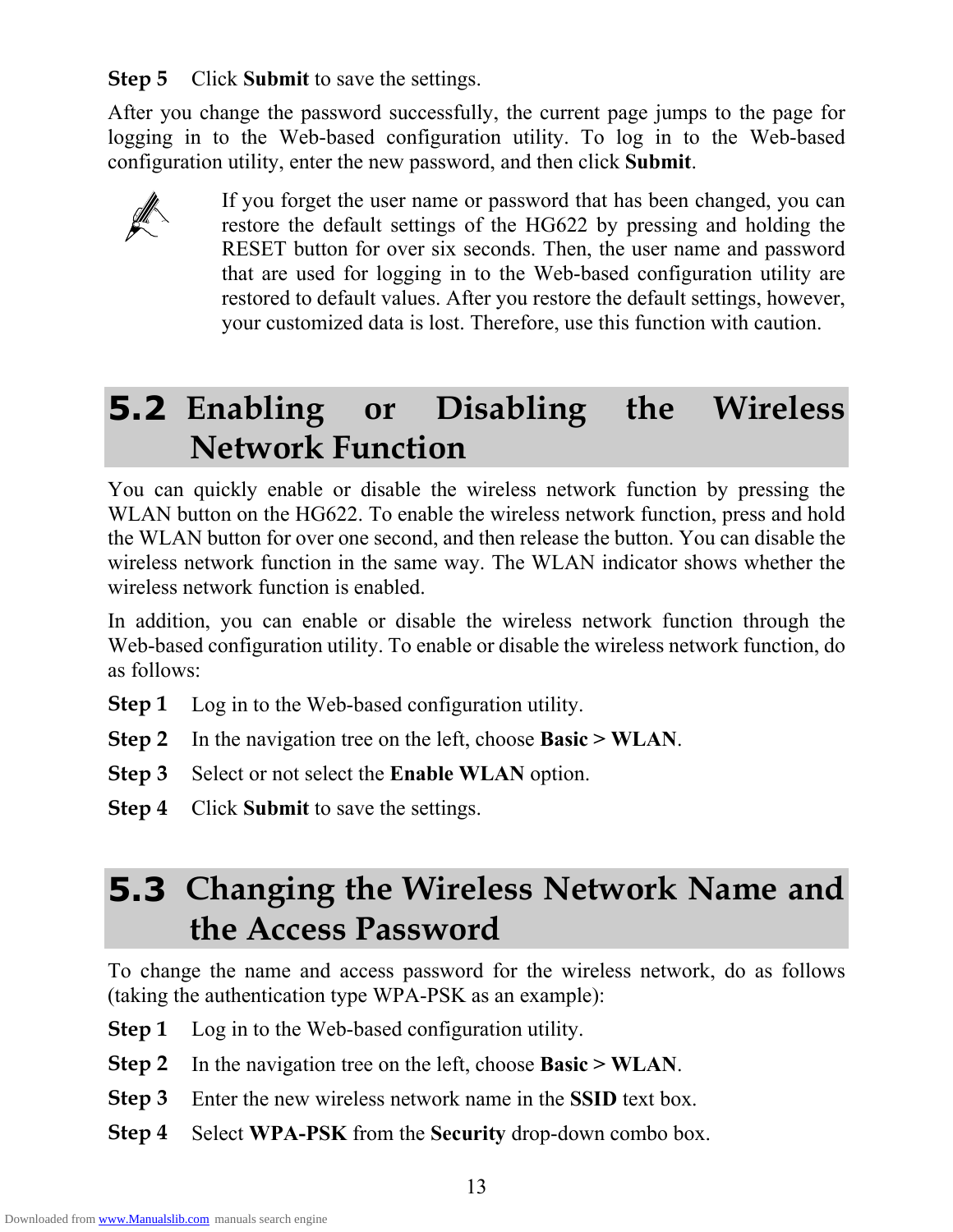- **Step 5** Enter the new access password in the **WPA pre-shared key** text box.
- **Step 6** Select **AES** from the **WPA encryption** drop-down combo box.
- **Step 7** Click **Submit** to save the settings.

### **5.4 Changing the Login IP Address**

To make the login IP address easy to remember, you can change the IP address after logging in to the Web-based configuration utility.

To change the IP address, do as follows:

- **Step 1** Choose **Basic** > **LAN** in the navigation tree.
- **Step 2** Select the **DHCP** page.
- **Step 3** Enter a new IP address as desired in the **IP address** text box. Then, enter a subnet mask in **Subnet mask**.
- **Step 4** Click **Submit** to save the settings.



To log in to the Web-based configuration utility after you change the IP address successfully, you need to launch the Internet Explorer, and then enter the new IP address in the address bar. Ensure that the IP address of the computer is in the same network segment as that of the HG622 so that the computer can access the Web-based configuration utility.

### **5.5 Downloading Files Through the USB Port**

After a portable storage device is connected to the USB port on the rear panel of the HG622, you can configure the HG622 as a File Transfer Protocol (FTP) client. Through the HG622, the files on the FTP server can be downloaded to the removable storage device.

To download files through the HG622, do as follows:

- **Step 1** Choose **Advanced** > **USB Port**.
- **Step 2** In the **User name** and **Password** text boxes, enter the user name and the password.
- **Step 3** In **Download URL** and **Port** text boxes, enter the Uniform Resource Locator (URL) address and port used for downloading files from the FTP server.
- **Step 4** Click the **Device** drop-down list box, and then select the storage device partition used for saving downloaded files.
- **Step 5** In the **Local path** text box, enter the path used for saving downloaded files.
- **Step 6** Click **Download**.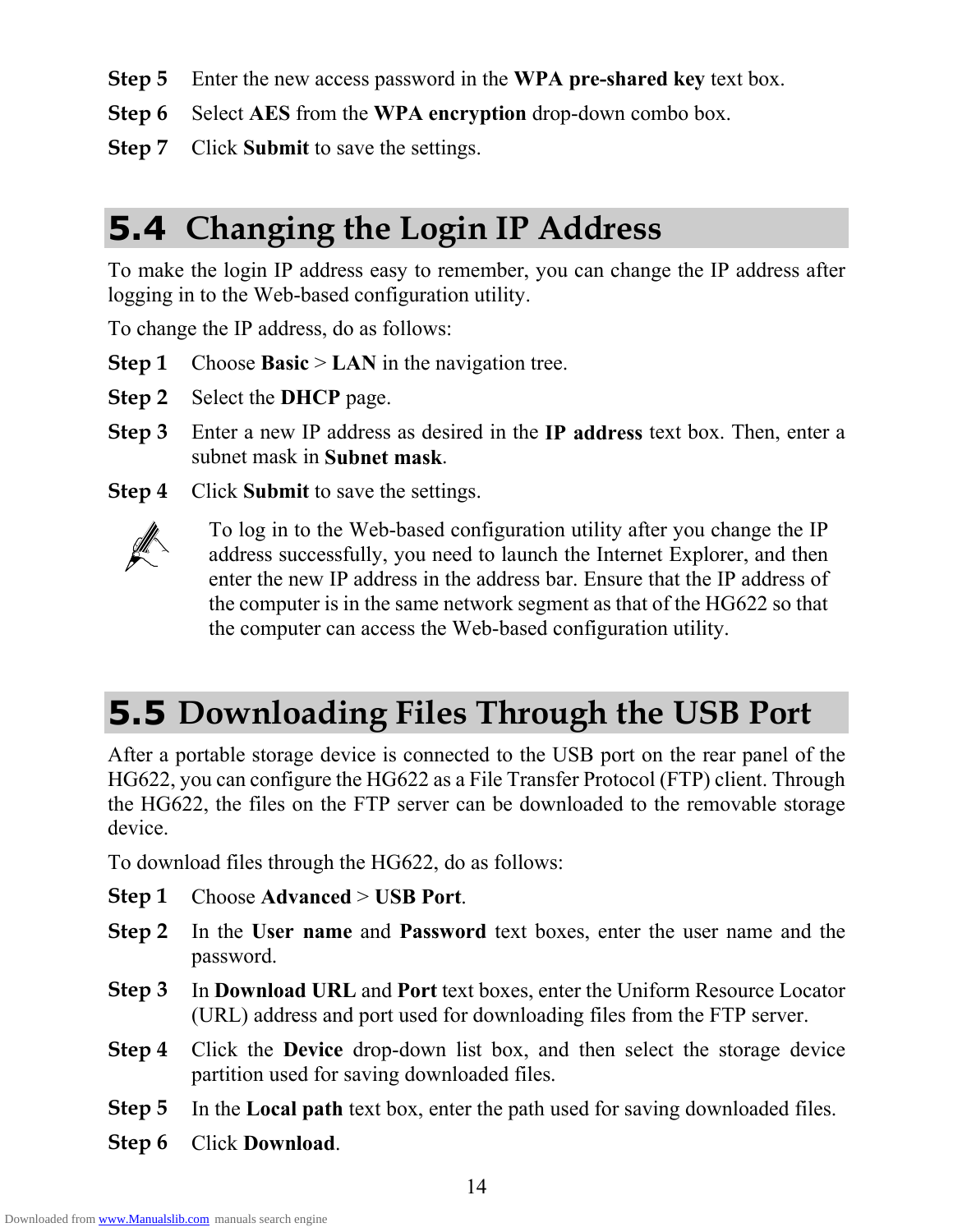

After files are downloaded, you can view file downloading records on the **Download History** tab.

### **5.6 Restoring Default Settings**

You can quickly restore the default settings of the HG622 by pressing the RESET button on the rear panel. To restore the default settings, press and hold the RESET button for over six seconds after the HG622 is powered on, and then release the button. In addition, you can restore the default settings of the HG622 through the Web-based configuration utility. To restore the default settings through the Web-based configuration utility, do as follows:

**Step 1** Log in to the Web-based configuration utility, and then choose **Maintenance > Device** in the navigation tree to display the reboot page.

#### **Step 2** Click **Restore Default Settings**.

After the preceding operations, the current page jumps to the login page. You can log in to the Web-based configuration utility by entering the default user name and password that are **admin**.

# **6 FAQs**

How can I quickly enable or disable the wireless network function?

Press and hold the WLAN button for over one second, and then release the button to enable or disable the wireless network function. The WLAN indicator shows whether the wireless network function is enabled.

How can I quickly restore the default settings of the terminal?

To restore the default settings, press and hold the RESET button on the rear panel for over six seconds after the HG622 is powered on, and then release the button.

What can I do if I cannot access the Internet through the terminal?

**Step 1** Check whether the POWER indicator on the terminal is solid on.

If the POWER indicator is off, perform further checks as follows:

- 1. Ensure that the terminal is turned on.
- 2. Ensure that electricity comes from the socket and that the power input from the socket meets the requirements described on the label of the terminal power adapter. If the voltage is unsteady, for example, if the voltage is too high or too low, do not use the terminal. Wait until the voltage restores to its normal level, and then use the terminal.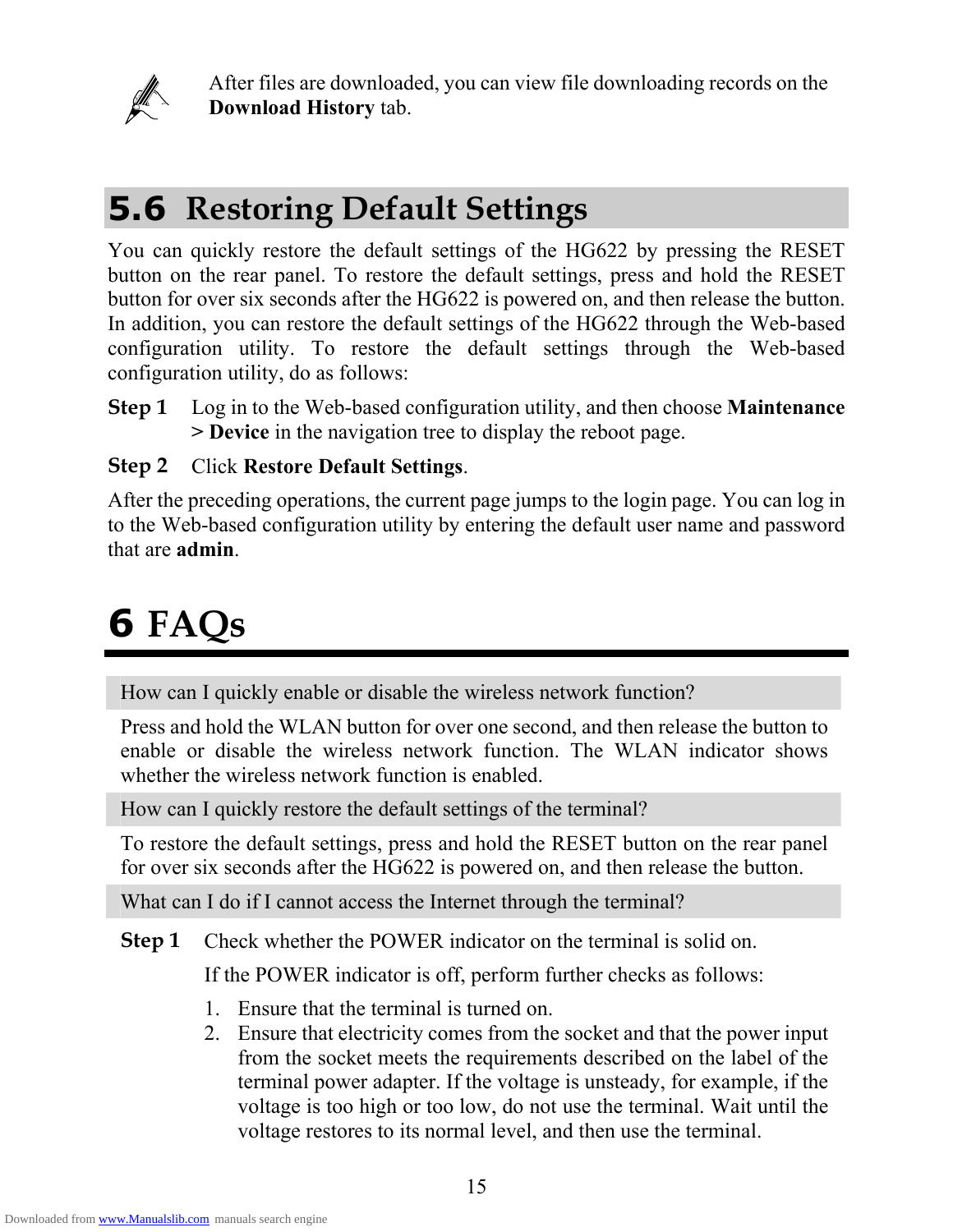3. Ensure that the terminal is properly connected to the socket through the power adapter.

If the POWER indicator is still off, contact an authorized maintenance center.

**Step 2** After powering on the terminal, wait for about three minutes. Then, check whether the DSL indicator on the terminal is solid on.

> If the DSL indicator blinks for a long time, perform further checks as follows:

- 1. Ensure that telephone lines are properly connected. Pay special attention to the connections between the telephone lines and the splitter.
- 2. Ensure that the terminal or telephone lines are far from the electric appliances that generate strong magnetic or electric fields. Replace telephone lines when necessary.

If the DSL indicator still blinks and does not turn solid on, contact your network operator.

**Step 3** Check whether the LAN indicator of the terminal is on.

If the LAN indicator is off, perform further checks as follows:

- 1. Ensure that the network adapter of the computer is enabled.
- 2. Ensure that the network cable between the terminal and the computer is properly connected. Remove and then insert the network cable or replace the network cable when necessary.

If the LAN indicator is still off, contact an authorized maintenance center.

- **Step 4** Take a computer that runs Windows XP as an example. To check whether Check whether the driver for the network adapter is properly installed. the driver for the network adapter is installed, do as follows:
	- 1. On the desktop, right-click **My Computer,** and then choose **Manage**.
	- 2. In the navigation tree of the **Computer Management** window, choose **Device Manager**.
	- 3. In the right pane of the **Computer Management** window, click Network adapters to view the information about the network adapter of the computer.

that the driver for the network adapter is not properly installed. In this If no network adapter is found or if a question mark (?) or an exclamation mark (!) is displayed next to the icon of the network adapter, you can infer case, re-install the driver for the network adapter of the computer.

**Step 5** Ensure that you have entered the correct user name and user password that are required by the PPP dial-up software.

The user name and the user password are provided by your network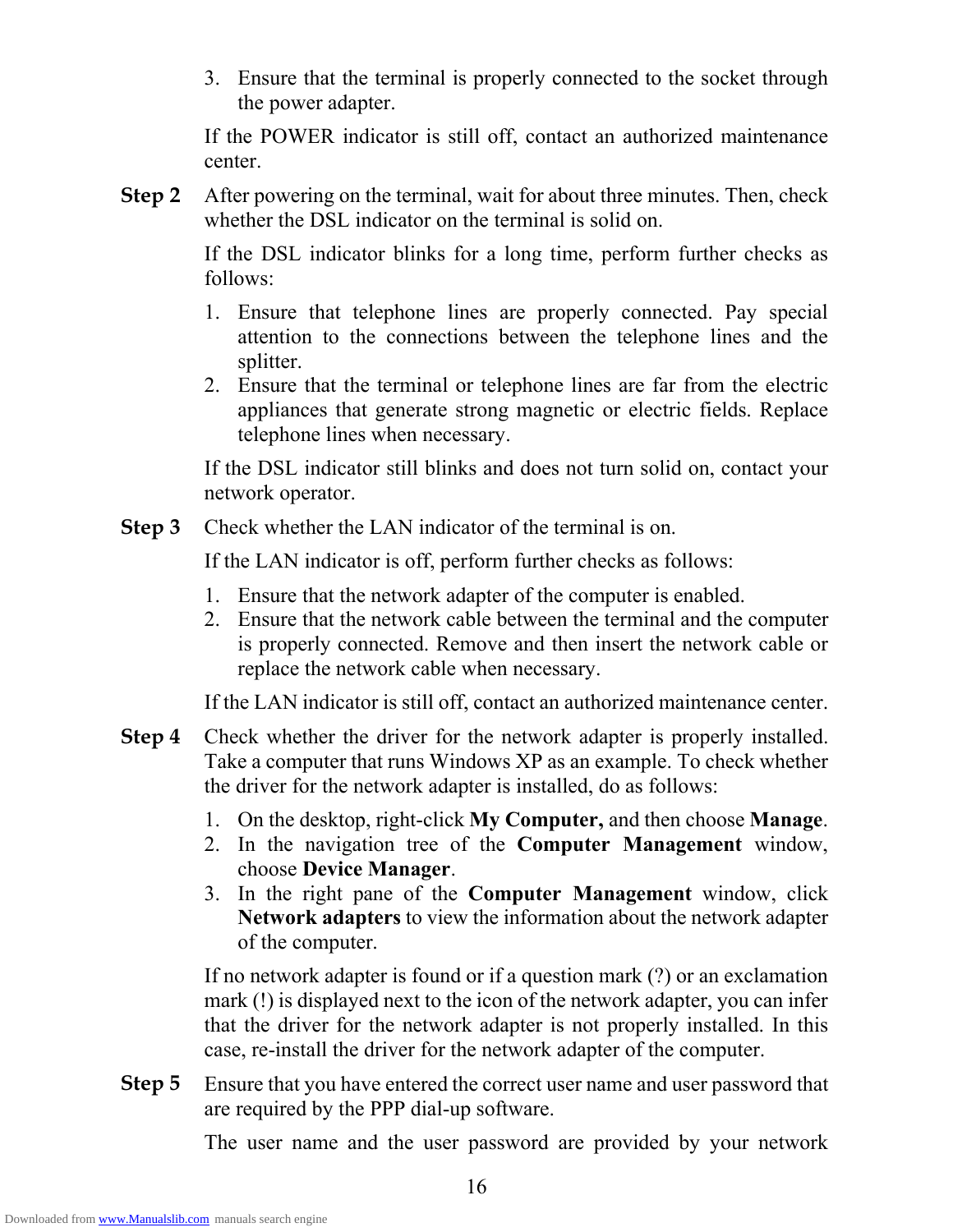operator.

**Step 6** Check whether you can use the PPP dial-up software to dial successfully.

> If you cannot use the PPP dial-up software to dial successfully, perform further checks as follows:

- 1. Stop the PPP dial-up software and then power off the terminal. After five minutes, power on the terminal, and then use the PPP dial-up software to dial again.
- 2. Restore the default settings of the terminal.

If the problem persists, contact your network operator.

- **Step 7** Windows XP as an example. To check whether the proxy server of the Web browser is correctly configured, do as follows: Check whether the proxy server of the Web browser is correctly configured. Take the Internet Explorer installed on a computer that runs
	- 1. Launch the Internet Explorer.
	- 2. Choose **Tools** > **Internet Options**.
	- 3. In the **Internet Options** dialog box, click the **Connections** tab.
	- 4. In the **Local Area Network (LAN) settings** group box, click **LAN Settings**.
	- 5. In the **Proxy server** group box of the **Local Area Network (LAN)**  LAN (These settings will not apply to dial-up or VPN **Settings** dialog box, ensure that the **Use a proxy server for your connections).** check box is cleared.
- **Step 8** Try to access multiple Web sites to check whether the terminal can access these Web sites.

If the terminal still cannot access Web sites, contact your network service provider.

What can I do if Web pages often cannot be displayed during Web page browsing and can be displayed after the terminal is restarted?

**Step 1** Ensure that the terminal and other devices, such as telephones or fax machines, are connected to telephone lines through a splitter.

> For details about how to install a splitter, see the related description in the manual.

**Step 2** Ensure that telephone lines are properly connected.

> If the telephone lines are improperly connected, the stability of the network connection is affected.

**Step 3** are far from electric appliances, such as microwave ovens, refrigerators, or cordless telephones, that generate strong magnetic or electric fields. Check the positions of your terminal and your computer. Ensure that they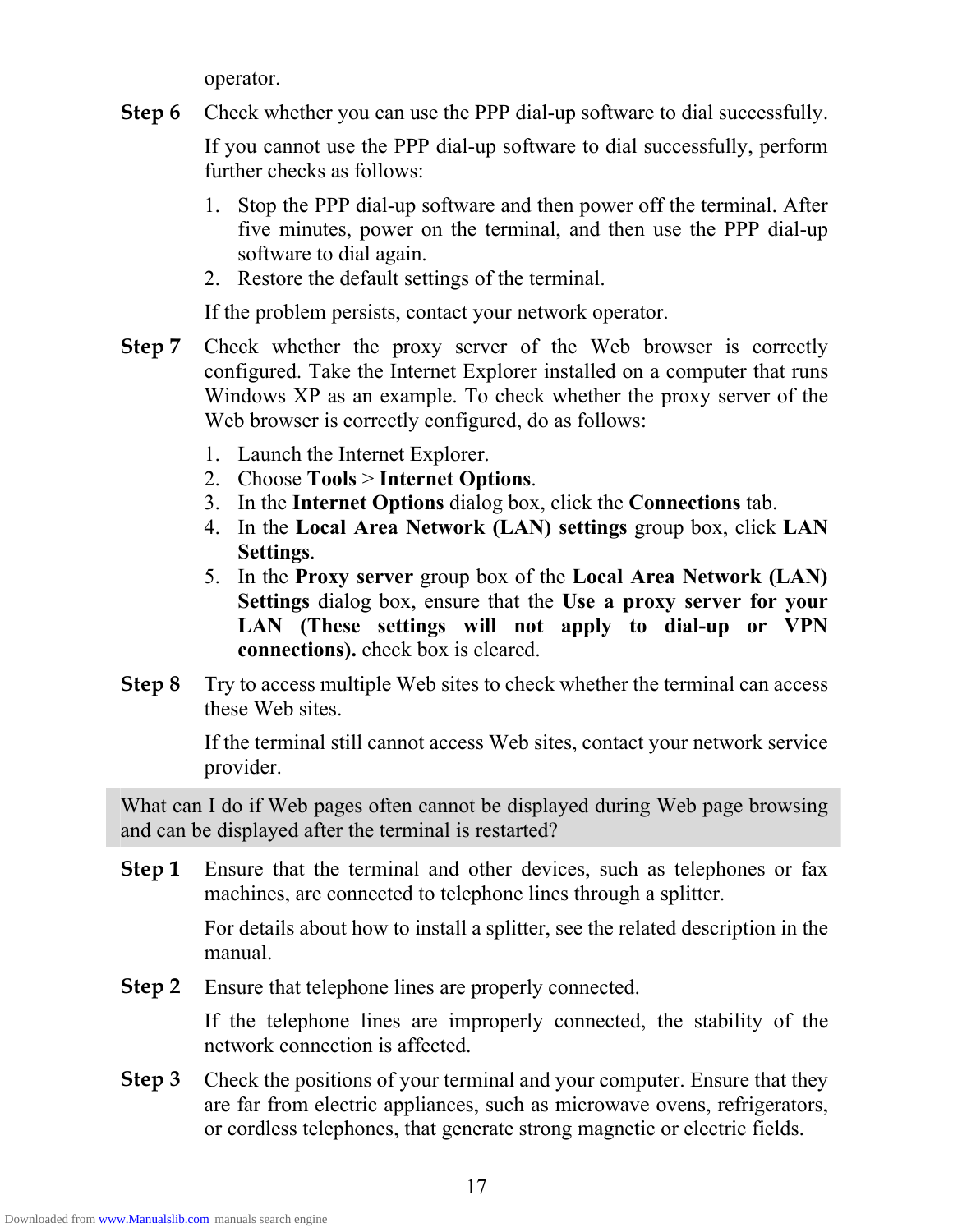If the problem persists, contact your service provider.

What can I do if sometimes the terminal cannot access the Internet through a WLAN connection or if the WLAN connection is unsteady?

- Check the positions of your terminal and your computer. Ensure that they are far from the electric appliances, such as microwave ovens, refrigerators, o r cordless telephones, that generate strong magnetic or **Step 1** electric fields.
- **Step 2** Place your terminal in an open area.

effects of WLAN radio signals are affected if radio signals pass through too many obstacles, such as cement or wooden walls. Although radio signals can pass through obstacles, the transmission

**Step 3** Place your computer close to your terminal.

> If your computer is far from your terminal, the effects of the WLAN are affected.

- **Step 4** Place your terminal and computer in another direction.
- **Step 5** Do not use your terminal to access the WLAN during thunderstorms.

After a broadband terminal is installed, does Internet access degrade call quality or do telephone calls lower the Internet access rate?

No. The terminal uses the frequency division multiplexing (FDM) and splitter technologies to separate voice signals from data signals. Although the two types of signals are transmitted through one telephone line, they are carried by different frequency bands. Therefore, they do not interfere with each other. In this case, you can make a telephone call and access the Internet simultaneously, without degrading call quality or lowering the Internet access rate.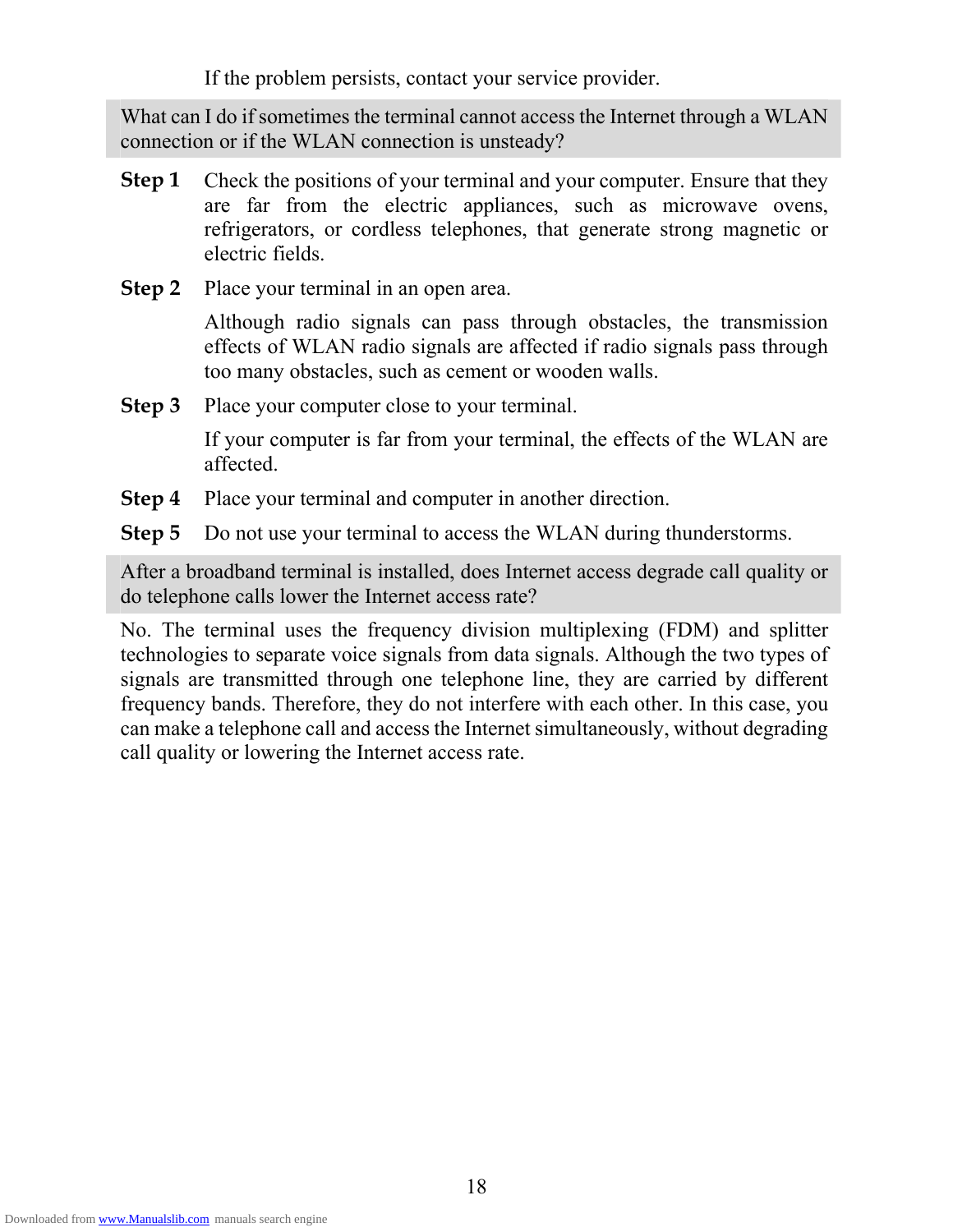# **7 Appendix**

### **7.1 Indicators**



| No. | Indicator    | <b>Status</b>   | Description                   |
|-----|--------------|-----------------|-------------------------------|
|     | <b>POWER</b> | On              | The HG622 is powered on.      |
|     |              | Off             | The HG622 is powered off.     |
|     | <b>DSL</b>   | On              | The HG622 is activated.       |
|     |              | <b>Blinking</b> | The HG622 is being activated. |
|     |              | Off             | The HG622 is powered off.     |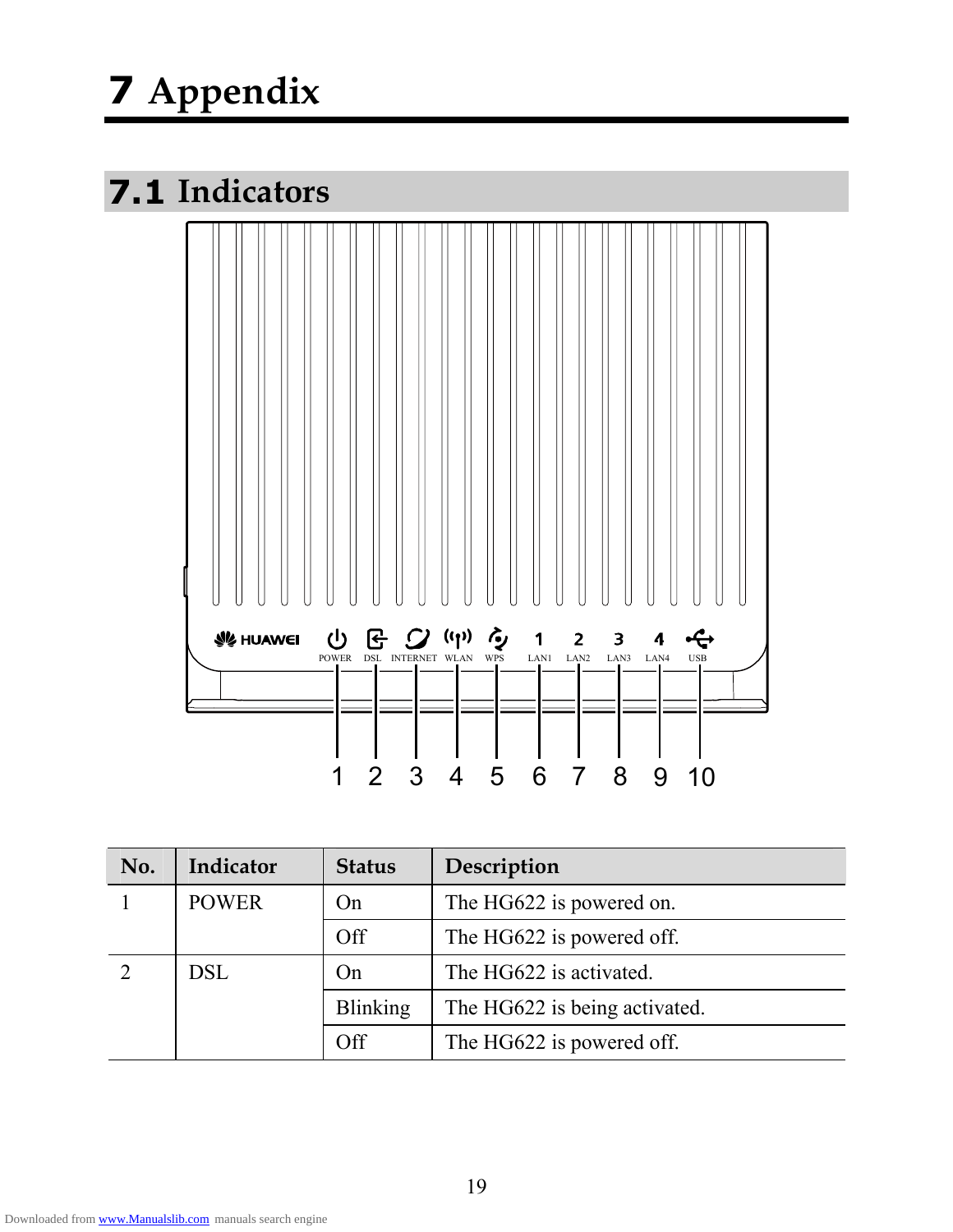| No.                  | Indicator   | <b>Status</b>   | Description                                                                                                                                                                                                              |
|----------------------|-------------|-----------------|--------------------------------------------------------------------------------------------------------------------------------------------------------------------------------------------------------------------------|
| <b>INTERNET</b><br>3 |             | On              | The HG622 works in routing mode.<br>The WAN connection is set up.<br>No data is being transmitted.<br>$\bullet$                                                                                                          |
|                      |             | <b>Blinking</b> | The HG622 works in routing mode.<br>The WAN connection is set up.<br>Data is being transmitted.<br>$\bullet$                                                                                                             |
|                      |             | Off             | The HG622 works in bridge mode or in<br>routing mode.<br>No WAN connection is set up.<br>$\bullet$                                                                                                                       |
| $\overline{4}$       | <b>WLAN</b> | On              | The wireless network function is enabled.<br>No data is being transmitted through the<br>WLAN.                                                                                                                           |
|                      |             | <b>Blinking</b> | The wireless network function is enabled.<br>Data is being transmitted through the<br>WLAN.                                                                                                                              |
|                      |             | Off             | The wireless network function is disabled.                                                                                                                                                                               |
| 5<br><b>WPS</b>      |             | On              | A wireless connection is set up between the<br>HG622 and a wireless client through the WPS<br>function.<br>This state lasts 300s.                                                                                        |
|                      |             | <b>Blinking</b> | The HG622 is attempting to set up a wireless<br>connection with a wireless client (such as a<br>PC on which a wireless network adapter is<br>installed) through the WPS function.<br>This state lasts no more than 120s. |
|                      |             | Off             | The WPS function is disabled.                                                                                                                                                                                            |
| $6 - 9$              | LAN1-LAN4   | On              | The Ethernet connection is set up.                                                                                                                                                                                       |
|                      |             | <b>Blinking</b> | Data is being transmitted through the Ethernet<br>interface.                                                                                                                                                             |
|                      |             | Off             | The Ethernet connection is not set up.                                                                                                                                                                                   |
| 10                   | <b>USB</b>  | On              | The USB connection is set up.                                                                                                                                                                                            |
|                      |             | <b>Blinking</b> | Data is being transmitted through the USB<br>port.                                                                                                                                                                       |
|                      |             | Off             | The USB connection is not set up.                                                                                                                                                                                        |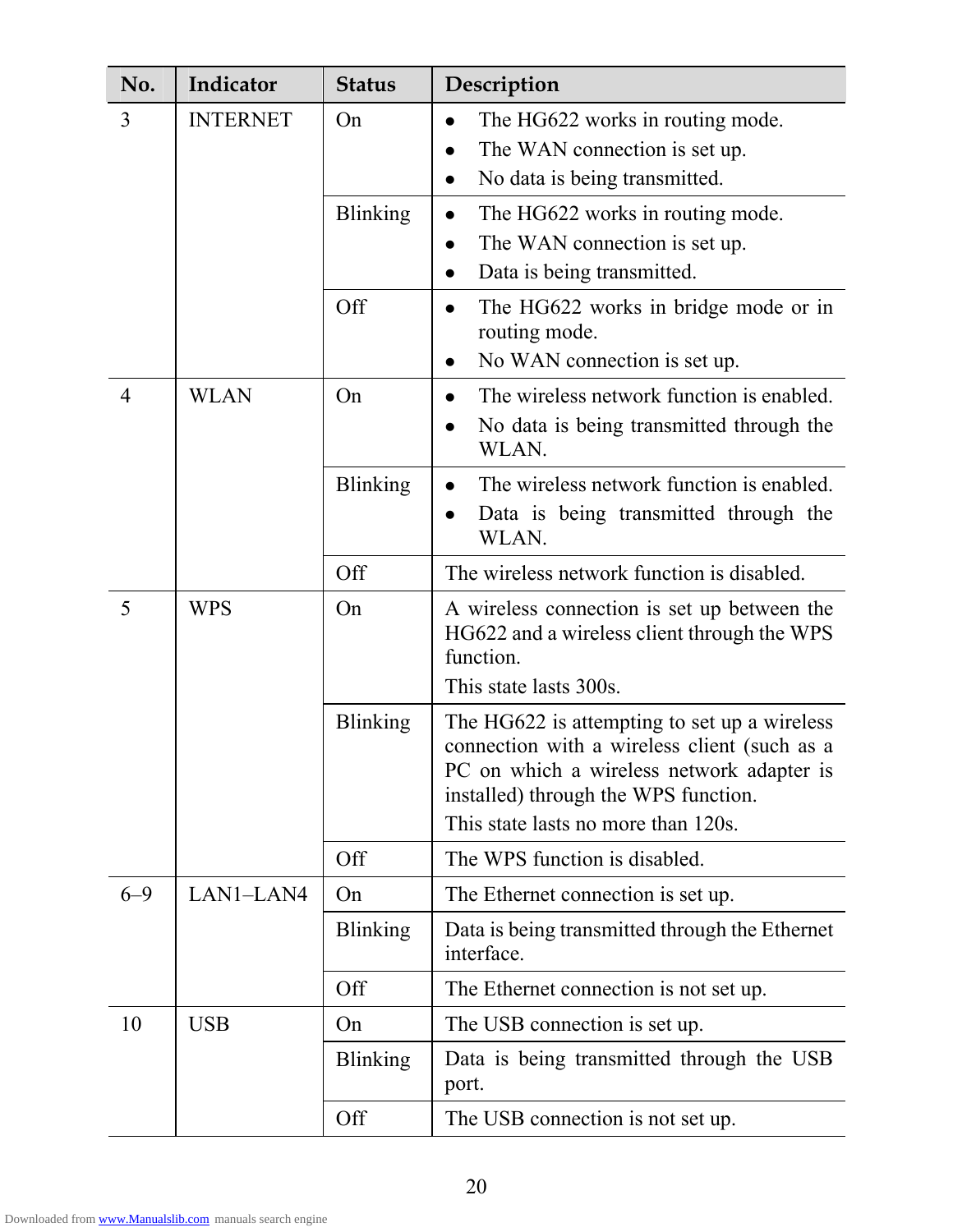# **7.2 Interfaces and Buttons**



| No.     | <b>Interface or</b><br><b>Button</b> | Description                                                                                                                                          |
|---------|--------------------------------------|------------------------------------------------------------------------------------------------------------------------------------------------------|
|         | <b>DSL</b>                           | Used to connect HG622 to the MODEM interface on the<br>splitter or to the telephone jack on the wall.                                                |
| $2 - 5$ | LAN1-LAN4                            | Used to connect Ethernet devices, such as PCs and<br>switches.                                                                                       |
| 6       | <b>RESET</b>                         | Used to restore the factory settings. Power on the HG622,<br>press and hold the RESET button for at least 6 seconds, and<br>then release the button. |
|         |                                      | <b>Note</b>                                                                                                                                          |
|         |                                      | After you restore the default settings, your customized data is<br>lost. Therefore, use this function with caution.                                  |
| 7       | <b>POWER</b>                         | Used to connect the power adapter.                                                                                                                   |
| 8       | <b>ON/OFF</b>                        | Used to power on or power off the HG622.                                                                                                             |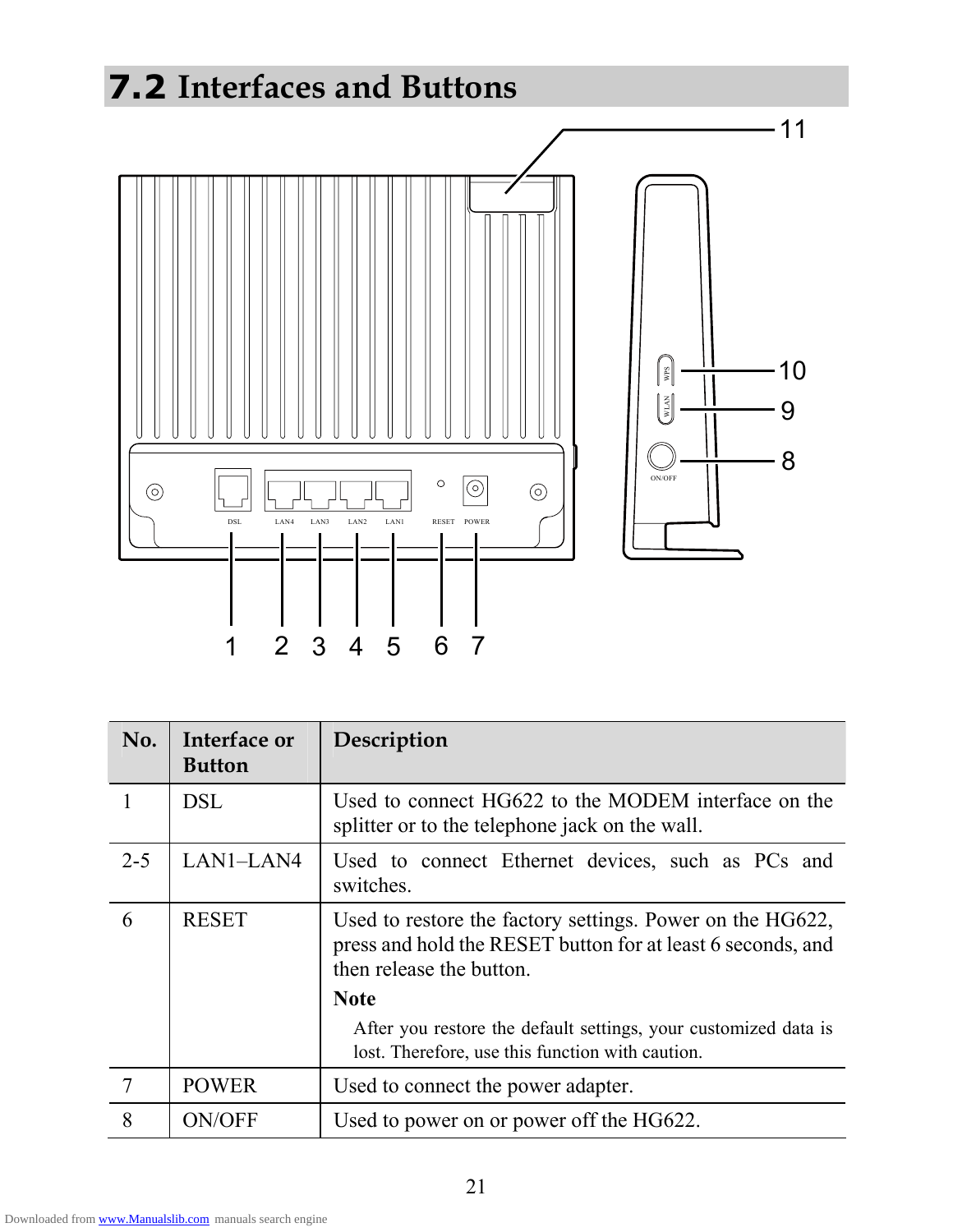| No. | Interface or<br><b>Button</b> | Description                                                                                          |
|-----|-------------------------------|------------------------------------------------------------------------------------------------------|
|     | WLAN                          | Used to enable or disable wireless network function<br>quickly.                                      |
| 10  | <b>WPS</b>                    | Used to set up a wireless connection between the HG622<br>and a wireless terminal easily and safely. |
| 11  | <b>USB</b>                    | Used to connect a USB device, such as a Huawei HSPA<br>data card.                                    |

### **7.3 Default Settings**

| Parameter                                                               | <b>Setting</b> |
|-------------------------------------------------------------------------|----------------|
| IP address of the LAN interface                                         | 192.168.1.1    |
| Subnet mask of the LAN interface                                        | 255.255.255.0  |
| User name used for logging in to the Web-based<br>configuration utility | admin          |
| Password used for logging in to the Web-based<br>configuration utility  | admin          |
| <b>DHCP</b> server function                                             | Enable         |
| Wireless network function                                               | Enable         |

### **7.4 Technical Specifications**

| <b>Item</b>                          | Specification                           |
|--------------------------------------|-----------------------------------------|
| Power supply                         | 12 V DC, 1.5 A                          |
| Power consumption                    | < 18 W                                  |
| Ambient temperature<br>for operation | 0 °C to 40 °C (32 °F to 104 °F)         |
| Relative humidity for<br>operation   | $5\%$ to 95%, non-condensing            |
| Dimensions                           | 173 mm $\times$ 48 mm $\times$ 146.5 mm |
| $(L \times W \times H)$              |                                         |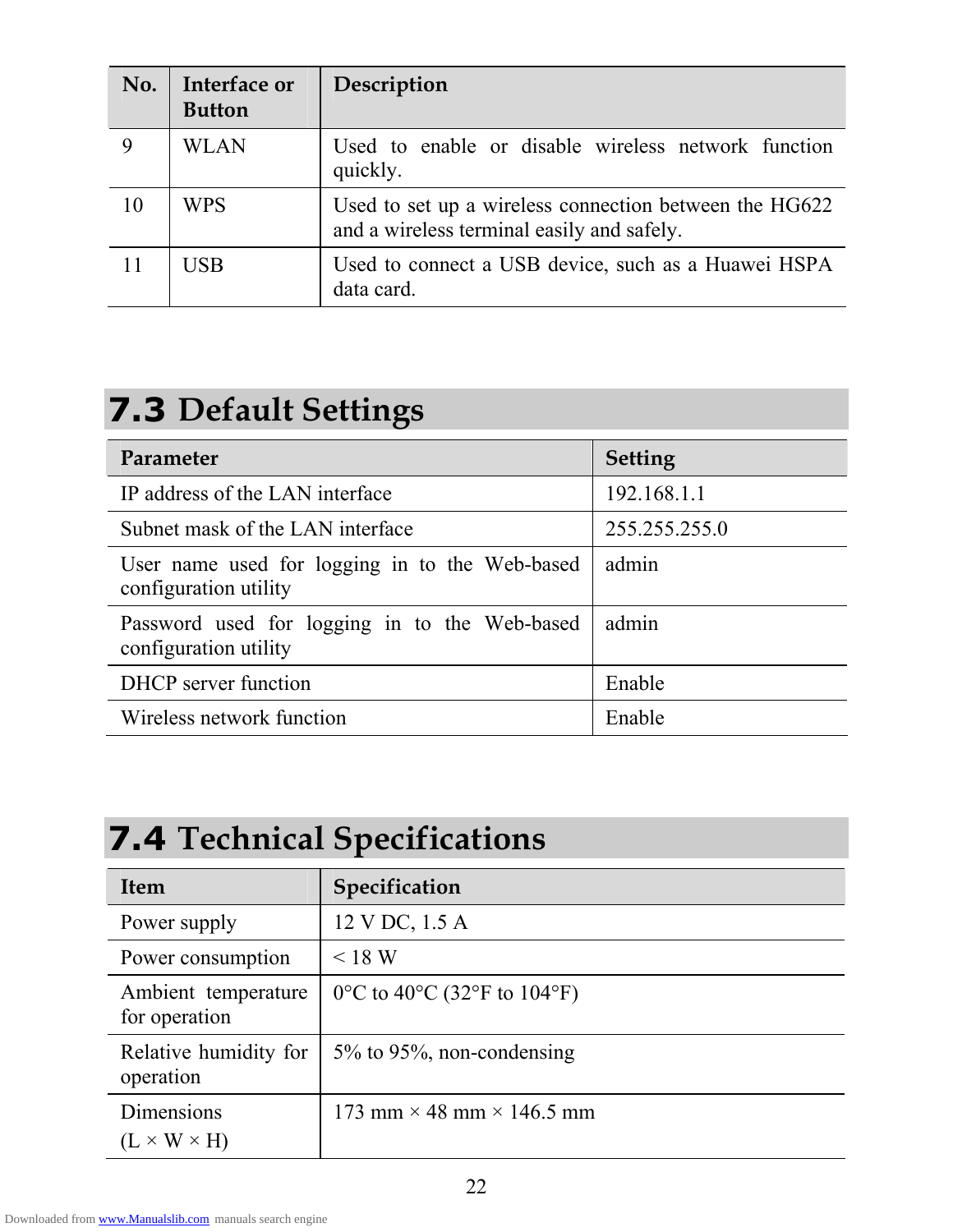| <b>Item</b>           | Specification                  |                                                                                                                                                                                                                                                                                                                        |
|-----------------------|--------------------------------|------------------------------------------------------------------------------------------------------------------------------------------------------------------------------------------------------------------------------------------------------------------------------------------------------------------------|
| Weight                | About $350$ g                  |                                                                                                                                                                                                                                                                                                                        |
| <b>Standards</b>      | VDSL <sub>2</sub><br>standards | G.993.2 Annex B PSD Mask<br>ITU G.994.1 (G.hs)                                                                                                                                                                                                                                                                         |
|                       | $ADSL2+$<br>standard           | ITU G.992.5 (G.dmt.bitplus) Annex A                                                                                                                                                                                                                                                                                    |
|                       | ADSL <sub>2</sub><br>standards | ITU G.992.3 (G.dmt.bis) Annex A<br>ITU G.992.3 (G.dmt.bis) Annex L                                                                                                                                                                                                                                                     |
|                       | <b>ADSL</b><br>standards       | ITU G.992.1 (G.dmt) Annex A<br>ITU G.994.1 (G.lite)<br>ANSI T1.413 Issue 2                                                                                                                                                                                                                                             |
|                       | <b>WLAN</b><br>standard        | 802.11b, 802.11g and 802.11n(2.4 GHz)                                                                                                                                                                                                                                                                                  |
| Wireless transmission | 802.11b                        | 1 Mbit/s, 2 Mbit/s, 5.5 Mbit/s, 11 Mbit/s                                                                                                                                                                                                                                                                              |
| rates                 | 802.11g                        | 6 Mbit/s, 9 Mbit/s, 12 Mbit/s, 18 Mbit/s, 24<br>Mbit/s, 36 Mbit/s, 48 Mbit/s, 54 Mbit/s                                                                                                                                                                                                                                |
|                       | 802.11n                        | 6.5 Mbit/s, 13 Mbit/s, 13.5 Mbit/s, 19.5<br>Mbit/s, 26 Mbit/s, 27Mbit/s, 39 Mbit/s, 40.5<br>Mbit/s, 52 Mbit/s, 54 Mbit/s, 58.5 Mbit/s, 65<br>Mbit/s, 78 Mbit/s, 81 Mbps, 104 Mbit/s, 108<br>Mbit/s, 117 Mbit/s, 121.5 Mbit/s, 130 Mbit/s,<br>135 Mbit/s, 162 Mbit/s, 216 Mbit/s, 243<br>Mbit/s, 270 Mbit/s, 300 Mbit/s |